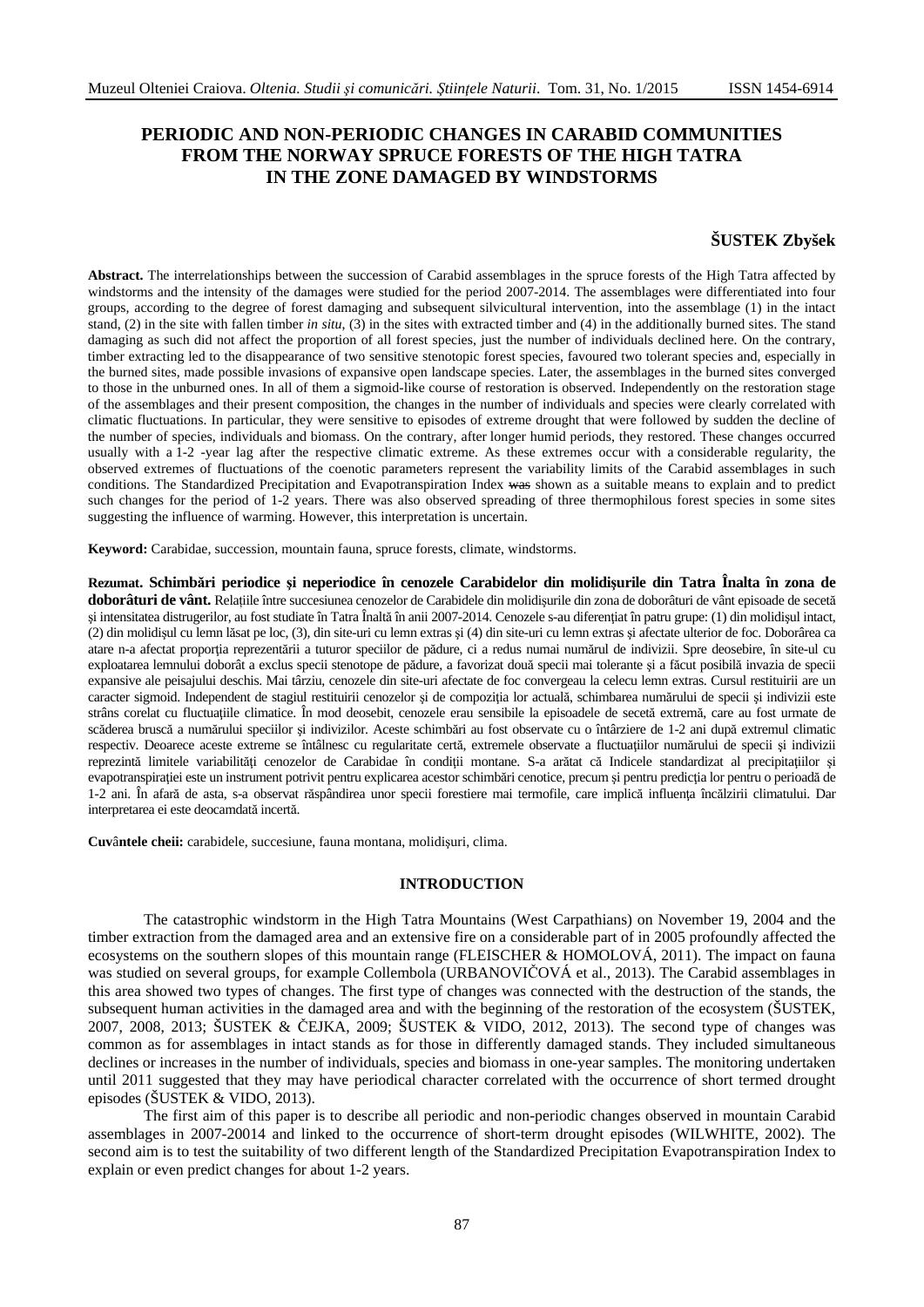## **MATERIAL AND METHODS**

## **Study Area**

The investigations were carried out in six study plots representing an intact Norway spruce stand and a habitat with fallen timber *in situ*, two habitats with extracted timber and two habitats with extracted timber additionally damaged by a large scale fire by turn of July and August 2005. The plots were selected by the staff of the Investigation Station of the High Tatra National Park (FLEISCHER & HOMOLOVÁ, 2011) to coordinate the international investigations started after the windstorm. The sites (Table 1) are described according to the Zlatník´s geobiocoenological system of classification of forests (RAUŠER & ZLATNÍK, 1966). It classifies similar forest phytocoenoses into a group of geobiocoens and the groups of geobiocoens into a tridimensional system defined by nine vegetation zones according to altitude and exposition climate (1 – oak forests, 2 – beech-oat, 3 – oak-beech, 4– beech, 5 – beech-fire, 6 – beech-fire-spruce, 7 – spruce, 8 – dwarf pine, 9 – grasslands), four trophic series (A – oligotrophic, B – mesophilous, C – nitrophilous, D – calciphilous) and four hydric series (a xerophilous to periodically flooded).

Table 1. Survey of study plots in the area affected by the windstorm in the High Tatra on November 19, 2004.

| Locality                    | Vyšné Hágy<br>reference plot           | Tatranská<br>Lomnica,<br>Jamy, | Tatranská<br>Polianka.<br>Danielov dom | Nový<br>Smokovec.<br>Vodný les | Tatranské<br><b>Zruby</b><br>lower plot | Tatranské<br><b>Zruby</b><br>upper plot |  |  |
|-----------------------------|----------------------------------------|--------------------------------|----------------------------------------|--------------------------------|-----------------------------------------|-----------------------------------------|--|--|
| Locality<br>abbreviations   | <b>REF</b>                             | <b>NEXT</b>                    | <b>EXTd</b>                            | <b>EXTI</b>                    | FIR1                                    | <b>FIRh</b>                             |  |  |
| Geographical<br>coordinates | 49°07'17.5"N<br>$20^{\circ}06'15.0''E$ | 49°09'33.7"N.<br>20°15'07.9" E | 49°07'15.3"N<br>$20^{\circ}09'46.0''E$ | 49°08'07.6"N.<br>20°12'24.8" E | 49°07'49.3"N<br>$20^{\circ}11'49.1''E$  | 49°08′02.7"N<br>$20^{\circ}11'30.1''E$  |  |  |
| Altitude [m1]               | 1233                                   | 1062                           | 060                                    | 1022                           | 1015                                    | 1095                                    |  |  |
| Vegetation tier             | Spruce                                 | Spruce                         | Spruce                                 | Spruce                         | Spruce                                  | Spruce                                  |  |  |
| Trophic series              | Acidophilous -<br>mesophilous          | Acidophilous-<br>mesophilous   | Acidophilous -<br>mesophilous          | Acidophilous -<br>mesophilous  | Acidophilous -<br>mesophilous           | Acidophilous -<br>mesophilous           |  |  |
| Group of                    | Sorbi                                  | Sorbi                          | Sorbi                                  | Sorbi                          | Sorbi                                   | Sorbi                                   |  |  |
| geobiocoens                 | Piceeta                                | Piceeta                        | Piceeta                                | Piceeta                        | Piceeta                                 | Piceetum                                |  |  |
| Degree of                   | Intact mature                          | timber                         | timber                                 | timber                         | timer                                   | timber                                  |  |  |
| damaging                    | spruce forest                          | in situ                        | extracted.                             | extracted.                     | extracted.                              | extracted.                              |  |  |
|                             |                                        |                                | unburned                               | unburned                       | burned                                  | burned                                  |  |  |

#### **Data and methods**

The occurrence of drought episodes is characterized by the Standardized Precipitation Evapotranspiration Index SPEI (VICENTE-SERRANO et al., 2010) calculated for the period 1960 – 2014 based on the data from the meteorological station Tatranská Lomnica. SPEI is logically based on the calculation principle of the Standardized Precipitation Index (MCKEE et al., 1993; HAYES, 1999). However the main advantage comparing to SPI is that SPEI calculates the balance between precipitation and potential evapotranspiration. In 99%, SPEI values move within the limits  $-3$  and  $+3$  and based on the cumulative probability distribution the concrete values can be interpreted by means of table 2. The data are taken from ŠUSTEK et al. ,(in press).

Table 2. Cumulative probability distribution of the SPEI.

| <b>Values of SPEI</b> | <b>Character of deviation</b> | Number of occurrence of situations within 100 years |
|-----------------------|-------------------------------|-----------------------------------------------------|
| $\geq 2.0$            | Extremely humid               | 2.5                                                 |
| 1.5 do 1.99           | Very humid                    |                                                     |
| $1.0$ do $1.49$       | Medium humid                  | 10                                                  |
| $-0.99$ do $0.99$     | Close to normal               | 66                                                  |
| $-1.0$ do $-1.49$     | Medium dry                    | 10                                                  |
| $-1.5$ do $1.99$      | Very dry                      |                                                     |
| $\leq$ -2.0           | Extremely dry                 |                                                     |

Thus, this interpretation indicates the significance of the drought episode that means a period with continuous occurrence of negative values of SPEI.

For the purposes of our study, SPEI was calculated for 6- and 12-month for September. The reason to use the 6-month SPEI for September is that the growing season overlapping with the activity and reproduction period of Carabids starts in mountain conditions of the High Tatra in mid-April and lasts to late September. Thus, the drought episodes influence ground beetle assemblages just in this period. In addition, the previous paper of  $\text{SUSTEK} \& \text{VIDO}$ (2013) also implied this period as relevant in such a research. The 12-month SPEI has been also used because of the missing knowledge regarding the influence of winter precipitation regime on spring ecological response of the spruce ecosystem in the High Tatra Mountains.

These indices were cross-correlated (using the PAST program by HAMMER (2012)) with the zoocoenotic parameters (number of individuals and number of species) of ground beetle assemblages on the localities described above.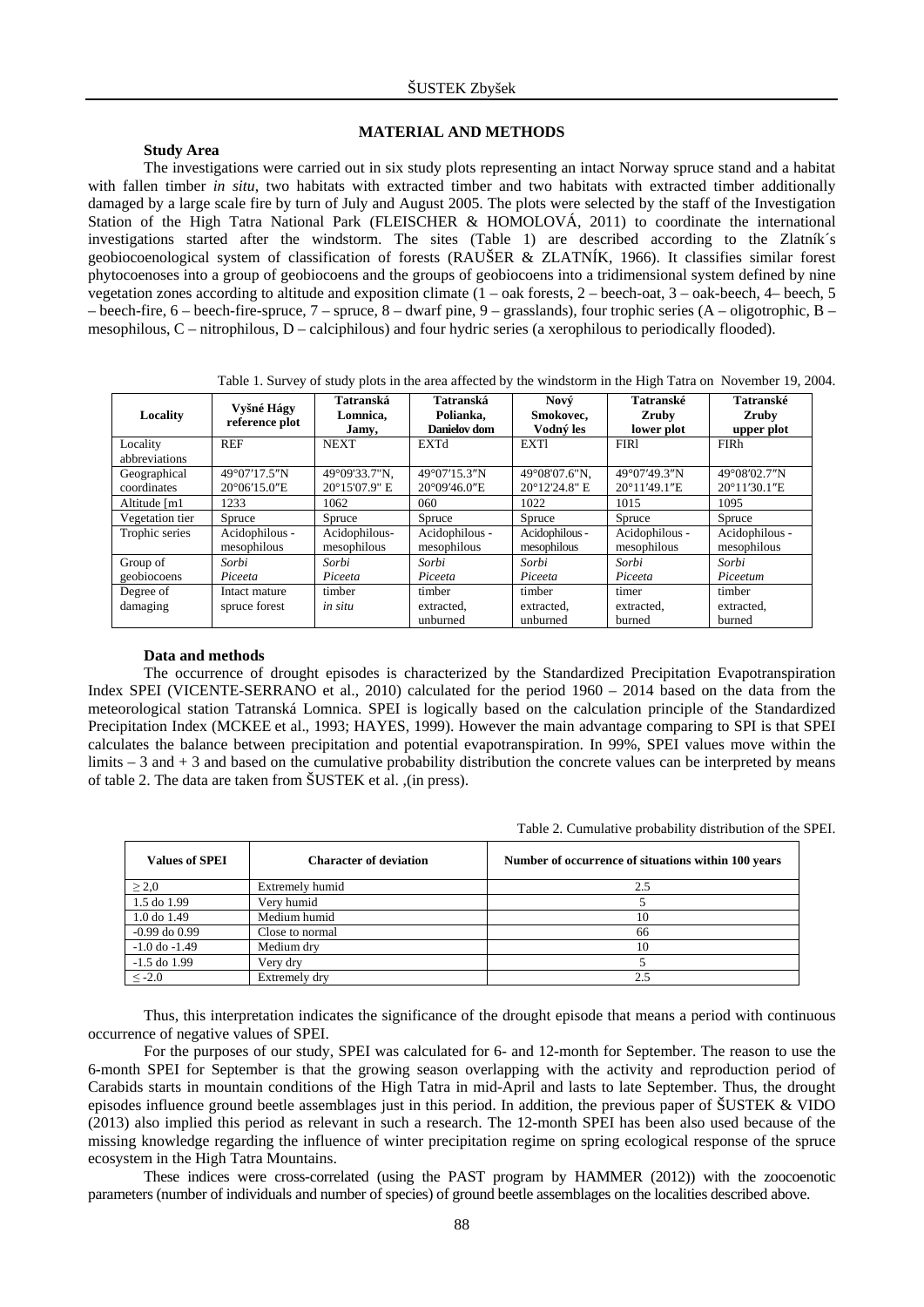The beetles were pitfall trapped. Six formalin traps, protected against rain, were exposed in each plot from the end of May until early November 2007 – 2014 and emptied approximately monthly. The position of the traps did not change during the whole study period. Only in the reference plot in Vyšné Hágy the trap line was to be shifted about 150 m eastwards, because of the damaging of the stand by the windstorm in April 2014 and following extraction of the fallen timber. The character of the new plot in the mature spruce stand is identical and the shift of the trap line has not influenced the results.

The scientific names of the species are adopted according to HŮRKA (1996). The habitat and humidity preference of each species (Table 3) were characterized by semi-quantitative scales elaborated by ŠUSTEK (2004) based on an extensive literature (BURMEISTER, 1939; DESENDER, 1986 a, b, c, d; FREUDE et al., 1976; LINDROTH, 1949; SHAROVA, 1981; ŠUSTEK, 1984; THIELE, 1977) and on the author's field experience. The humidity scale is represented by eight degrees ranging from 1 to 8 (1 = extremely xerophilous species of steppe-like habitats,  $4 =$  mesohygrophilous,  $8 =$  extremely hygrophilous species of riverbank or swampy habitats), while the habitat preference by four degrees  $(1 = \text{heliophilous species of open habitats, with discontinuous cover}, 4 = \text{stenotopic forest})$ species preferring shadowing by completely closed canopy). These values were used to calculate the humidity preference and vegetation cover preference indices of Carabid assemblage. They were calculated as the average preference of all species in one-year samples weighted by the number of individuals of each species as it is used in the methods of direct ordination (POOLE, 1974). In the same way, the average lower and upper limit of vertical distribution, its optimum and amplitude and difference between the upper limit and optimum were calculated. The vertical distribution was characterized by the vegetation tiers according to ŠUSTEK (2000), who graphically characterized the amplitude of the vertical distribution of species and optimum of their occurrence within this amplitude. The optimum was characterized according to usual dominance position of a species taken in communities in different natural or semi-natural ecosystems in Central Europe. In this study, the lower and upper limits of distribution were expressed by the number of the respective vegetation tier (see above). Structural changes of assemblages are quantified by two zoocoenotic parameters – number of species and cumulative number of individuals in one-year catches. The ordination of the assemblages was carried out by non-parametric multidimensional scaling (NMS) using the program PAST (HAMMER, 2012) and Horn´s index as a measure of proportional similarity.

#### **RESULTS AND DISCUSSIONS**

In the investigation period, a material of 5,329 individuals belonging to 50 species was obtained in all study plots (Table 4). They represent two sharply differing ecological groups – stenotopic forest species unable to fly and requiring permanent shadowing by closed tree canopy and heliophilous mostly well flying species bound to non-forests, natural and artificial ecosystems. Among them, 7-21 species were recorded in individual plots and years. Their number was positively correlated ( $r = 0.3148$ ) with the number of trapped individuals that fluctuated from 22 to 376. The higher cumulative numbers of individuals resulted especially from the abundant occurrence of little species.

### **The periodic changes in the assemblages**

The between-year changes of all three zoocoenotic parameters (Figs. 1-3) show a similar trend, independently on the present degree of damaging of the assemblage. In 2008, they suddenly dropped deeply under the level of the precedent year, but since 2009 they have gradually increased. The number of species and individuals culminated in 2010 or 2011. The extremely high values in 2011 in both burned plots are due to the invasion of the well flying *Amara nitida* Sturm, 1825 (Table 4). In 2012, the values of both parameters deeply dropped again. The numbers of species and individuals approximated their minimum of 2008.

In the next two years the numbers of species and individuals stabilized at the approximately the same level. However, in individual plots they show moderately different directions. In the intact reference plot the number of individuals continued to decrease, but in one of the burned plots FIREl it increased. The number of species also moderately decreased on most plots, but it slightly increased in the burned plot FIREh (Table 4).

The figures 1 - 3 show that a sudden decline of the number of species and individuals and of the biomass of Carabids follows after a longer occurrence of values of SPEI close to  $-1.0$  or lower (Figs. 4-5). On the contrary, a longer occurrence of values around 0 already anticipated a moderate increase of both zoocoenotic parameters. After a prolonged increase of SPEI to the level 1.0 to 2.0, a strong increase of both zoocoenotic parameters followed.

The fluctuations in the number of species and individuals are cross-correlated with the fluctuations in SPEI 6 and 12 in a very similar way and the maximums of the cross-correlation coefficients occur mostly with a 0-2-year lag (Figs. 6 - 9).

From the viewpoint of prognosis of development of the production parameters of Carabid assemblages based on climatic fluctuations it seems that, unlike the conclusion of ŠUSTEK & VIDO (2013), SPEI 12 followed by SPEI 6 display the highest indicative values. SLPEI 12 better characterizes long-termed tendencies, whereas fluctuations of SPEI 6 (for example the sudden drop in mid-2011) can represent warning signals of later decline of the number of individuals and species.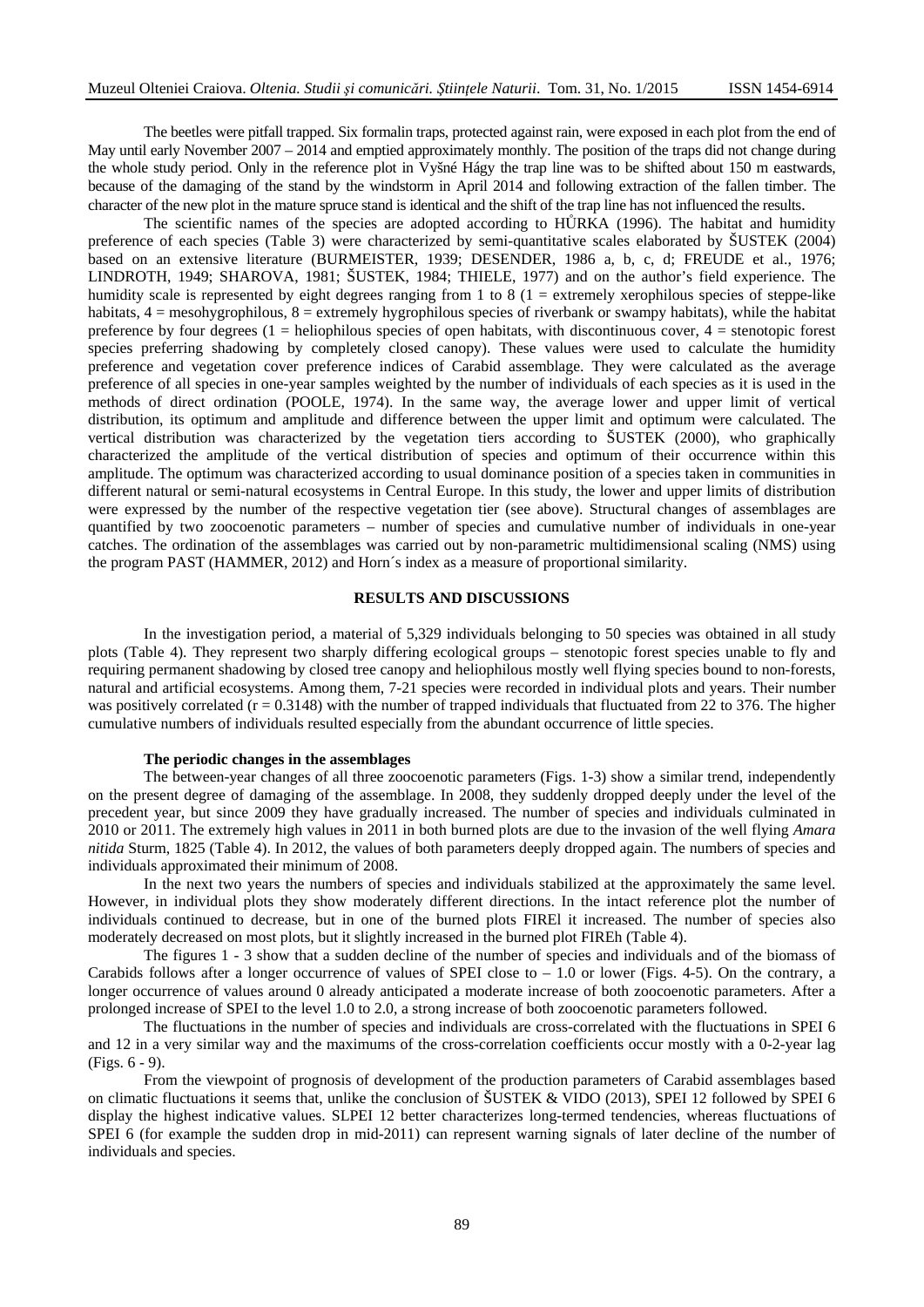Table 3. Scientific names of the species and their ecologic characteristics (vertical distribution in vegetation tiers: L – lower limit, OP – optimum, U – upper limit, A – average, D – difference between upper and optimum; humidity requirements: scale 1-8 = strongly xerophilous to strongly hygrophilous; vegetation cover: scale 1-4 = discontinuous herbage stratum, without wooden plants to complete shadowing by trees; flying ability: F – flying species, N – non-flying species; B – biomass in grams).

| <b>Species</b>                                      | <b>Ecological property</b> |                |        |                             |                  |                          |                |              |        |  |  |  |
|-----------------------------------------------------|----------------------------|----------------|--------|-----------------------------|------------------|--------------------------|----------------|--------------|--------|--|--|--|
|                                                     | L                          | ОP             | U      | A                           | D                | HU                       | VС             | FL           | B      |  |  |  |
| Agonum micans (Nicolai, 1822)                       | 1                          | $\overline{c}$ | 6      | 5                           | $\overline{4}$   | 7                        | 2              | F            | 0.0313 |  |  |  |
| Agonum sexpunctatum (Linnaeus, 1758)                | 1                          | 3              | 7      | 6                           | 4                | 5                        | $\overline{c}$ | F            | 0.0350 |  |  |  |
| Amara aenea (De Geer, 1774)                         | 1                          | $\overline{c}$ | 6      | 5                           | $\overline{4}$   | 3                        | 1              | $\mathbf{F}$ | 0.0413 |  |  |  |
| Amara erratica (Duftschmidt, 1812)                  | 5                          | 7              | 9      | $\overline{4}$              | $\overline{2}$   | 3                        | 1              | F            | 0.0457 |  |  |  |
| A <i>mara eurynota</i> (Panzer, 1797)               | $\overline{2}$             | $\overline{4}$ | 6      | $\overline{4}$              | $\overline{2}$   | 3                        | 1              | F            | 0.0444 |  |  |  |
| Amara familiaris (Duftschmidt, 1812)                | 1                          | $\overline{c}$ | 6      | 5                           | $\overline{4}$   | 3                        | 1              | F            | 0.0413 |  |  |  |
| A <i>mara lunicollis</i> Schiodte, 1837             | $\overline{c}$             | 4              | 6      | $\overline{4}$              | $\overline{c}$   | 3                        | $\mathbf{1}$   | F            | 0.0398 |  |  |  |
| A <i>mara nitida</i> Sturm, 1825                    | 1                          | $\overline{c}$ | 5      | $\overline{4}$              | 3                | 3                        | $\mathbf{1}$   | F            | 0.1561 |  |  |  |
| Amara ovata (Fabricius, 1792)                       | 1                          | $\overline{c}$ | 6      | 5                           | $\overline{4}$   | 3                        | $\mathbf{1}$   | F            | 0.213  |  |  |  |
| Anisodactylus binotatus (Fabricius, 1792)           | 1                          | $\overline{c}$ | 6      | 5                           | $\overline{4}$   | 6                        | $\overline{c}$ | F            | 0.0457 |  |  |  |
| Bembidion lampros (Herbst, 1784)                    | 1                          | 1.5            | 6      | 5                           | 4.5              | 3                        | 1              | F            | 0.0172 |  |  |  |
| <i>Calathus metalicus</i> Dejean, 1828              | 5                          | $\overline{7}$ | 9      | $\overline{4}$              | $\mathfrak{2}$   | 5                        | 3              | N            | 0.1411 |  |  |  |
| <i>Calathus micropterus</i> Duftschmidt, 1812       | 3                          | 5              | 7      | $\overline{4}$              | 2                | 3                        | 3              | N            | 0.0196 |  |  |  |
| <i>Carabus arvensis</i> Herbst, 1784                | 3                          | 5              | 7      | $\overline{4}$              | $\boldsymbol{2}$ | 5                        | $\overline{c}$ | N            | 1.1332 |  |  |  |
| <i>Carabus auronitens Fabricius, 1792</i>           | 3                          | 5.5            | 8      | 5                           | 2.5              | $\overline{4}$           | $\overline{4}$ | N            | 1.3251 |  |  |  |
| Carabus coriaceus Linnaeus 1758                     | 1                          | $\mathfrak{2}$ | 6      | 5                           | 4                | 5                        | $\overline{4}$ | N            | 6.5950 |  |  |  |
| Carabus glabratus Paykull, 1790                     | 1                          | 5.5            | 7      | 6                           | 1.5              | 5                        | $\overline{4}$ | N            | 1.7415 |  |  |  |
| Carabus hortensis Linnaeus, 1758                    | 1                          | $\mathfrak{2}$ | 6      | 5                           | 4                | 4                        | 4              | N            | 1.7800 |  |  |  |
| <i>Carabus linnei</i> Dejean, 1826                  | 3                          | 5.5            | 8      | 5                           | 2.5              | 5                        | $\overline{4}$ | N            | 1.0568 |  |  |  |
| Carabus nemoralis O. F. Müller, 1764                | 1                          | 2.5            | 6      | 5                           | 3.5              | $\overline{\mathcal{L}}$ | $\overline{4}$ | N            | 1.7370 |  |  |  |
| Carabus violaceus Linnaeus, 1758                    | 1                          | 5.5            | 8      | 7                           | 2.5              | 5                        | $\overline{4}$ | N            | 1.7457 |  |  |  |
| Cychrus caraboides (Linnaeus, 1758)                 | 1                          | 5.5            | 8      | 7                           | 2.5              | 5                        | $\overline{4}$ | N            | 0.9256 |  |  |  |
| Europhilus gracilipes Duftschmidt, 1812             | 1                          | 3              | 7      | 6                           | 4                | 5                        | 2              | F            | 0.0612 |  |  |  |
| <i>Harpalus affinis</i> (Schrank, 1784)             | 1                          | 1.5            | 6      | 5                           | 4.5              | 3                        | $\overline{4}$ | $\mathbf F$  | 0.1873 |  |  |  |
| <i>Harpalus distinguendus</i> Duftschmidt, 1812     | 1                          | 2              | 7      | 6                           | 5                | 4                        | 1              | F            | 0.1761 |  |  |  |
| <i>Harpalus latus</i> (Linnaeus, 1758)              | 1                          | 1.5            | 6      | 5                           | 4.5              | 4                        | 1              | F            | 0.1561 |  |  |  |
| <i>Harpalus quadripunctatus</i> (Dejean, 1829)      | 4                          | 6              | 7      | 3                           | 1                | 4                        | 1              | F            | 0.0956 |  |  |  |
| <i>Leistus piceus</i> Frölich, 1799                 | 4                          | 6              | 8      | $\overline{4}$              | $\overline{c}$   | 5                        | $\overline{4}$ | N            | 0.0610 |  |  |  |
| <i>Leistus terminatus</i> (Hellwig in Panzer, 1793) | 3                          | 6.5            | 8      | 5                           | 1.5              | 5                        | $\overline{4}$ | N            | 0.0520 |  |  |  |
| <i>Loricera caerulescens</i> (Linnaeus, 1758)       | $\mathbf{1}$               | 3              | 8      | 7                           | 5                | 4                        | $\overline{4}$ | F            | 0.0428 |  |  |  |
| <i>Microlestes maurus</i> (Sturm, 1827)             | 1                          | 1              | 6      | 5                           | 5                | $\mathfrak{2}$           | 1              | F            | 0.0072 |  |  |  |
| <i>Molops piceus</i> (Panzer, 1793)                 | $\mathfrak{2}$             | 3              | 6      | $\overline{4}$              | 3                | 4                        | $\overline{4}$ | N            | 0.0443 |  |  |  |
| <i>Notiophilus biguttatus</i> (Fabricius, 1779)     | 1                          | $\mathfrak{2}$ | 7      | 6                           | 5                | 4                        | $\mathfrak{2}$ | F            | 0.0240 |  |  |  |
| <i>Notiophilus palustris</i> (Duftschmidt, 1812)    | 1                          | 3              | 8      | 7                           | 5                | 4                        | $\overline{c}$ | F            | 0.0241 |  |  |  |
| <i>Poecilus cupreus</i> (Linnaeus, 1758)            | 1                          | 1.5            | 6      | 5                           | 4.5              | 4                        | $\mathfrak{2}$ | F            | 0.2710 |  |  |  |
| <i>Poecilus versicolor</i> (Sturm, 1824)            | $\overline{c}$             | 4.5            | 6      | $\overline{4}$              | 1.5              | 4                        | $\overline{2}$ | F            | 0.2134 |  |  |  |
| Pseudoophonus rufipes (De Geer, 1774)               | $\mathbf{1}$               | 1.5            | 6      | 5                           | 4.5              | 4                        | $\mathbf{1}$   | F            | 0.4126 |  |  |  |
| Pterostichus aethiops (Panzer, 1797)                | 5                          | 6              | 8      | 3                           | 2                | 5                        | 1              | N            | 0.0862 |  |  |  |
| Pterostichus angustatus (Duftschmidt, 1812)         | 5                          | 6              | 8      | $\ensuremath{\mathfrak{Z}}$ | $\overline{c}$   | 5                        | $\overline{4}$ | N            | 0.1832 |  |  |  |
| Pterostichus burmeisteri (Heer, 1801)               | 3                          | 4.5            | 7      | $\overline{4}$              | 2.5              | 5                        | $\overline{4}$ | N            | 0.1546 |  |  |  |
| Pterostichus foveolatus Duftschmidt, 1812           | 3                          | 5.5            | 8      | 5                           | 2.5              | 5                        | $\overline{4}$ | N            | 0.2152 |  |  |  |
| Pterostichus niger (Schaller, 1783)                 | 1                          | 1.5            | 6      | 5                           | 4.5              | 6                        | $\overline{4}$ | F            | 1.0600 |  |  |  |
| Pterostichus nigrita (Fabricius, 1792)              | 1                          | 1.5            | 6      | 5                           | 4.5              | 8                        | $\overline{4}$ | F            | 0.0812 |  |  |  |
| Pterostichus oblongopunctatus (Fabricius, 1787)     | 1                          | 3              | 6      | 5                           | 3                | 5                        | $\overline{4}$ | F            | 0.1941 |  |  |  |
| Pterostichus strenuus (Panzer, 1797)                | 1                          | $\overline{c}$ | 6      | 5                           | $\overline{4}$   | $\tau$                   | $\overline{4}$ | F            | 0.0511 |  |  |  |
| Pterostichus unctulatus Duftschmidt, 1812           | $\overline{4}$             | 6.5            | 8      | $\overline{4}$              | 1.5              | 5                        | $\overline{4}$ | N            | 0.0530 |  |  |  |
| Trechus amplicollis Fairmair, 1859                  | $\overline{4}$             | 5              | 7      | 3                           | $\overline{c}$   | 5                        | $\overline{c}$ | N            | 0.0159 |  |  |  |
| Trechus latus Puzeys, 1847                          | 3                          | 6.5            | 8      | $\sqrt{5}$                  | 1.5              | 5                        | $\overline{4}$ | N            | 0.0248 |  |  |  |
| Trechus striatulus Putzeys, 1847                    | $\mathfrak z$              | 6.5            | 9      | 6                           | 2.5              | 5                        | $\overline{4}$ | N            | 0.0082 |  |  |  |
| Trichotichnus laevicollis Duftschmidt, 1812         | 3                          | 5.5            | $\tau$ | $\overline{4}$              | 1.5              | $\sqrt{5}$               | $\overline{4}$ | $\mathbf F$  | 0.1431 |  |  |  |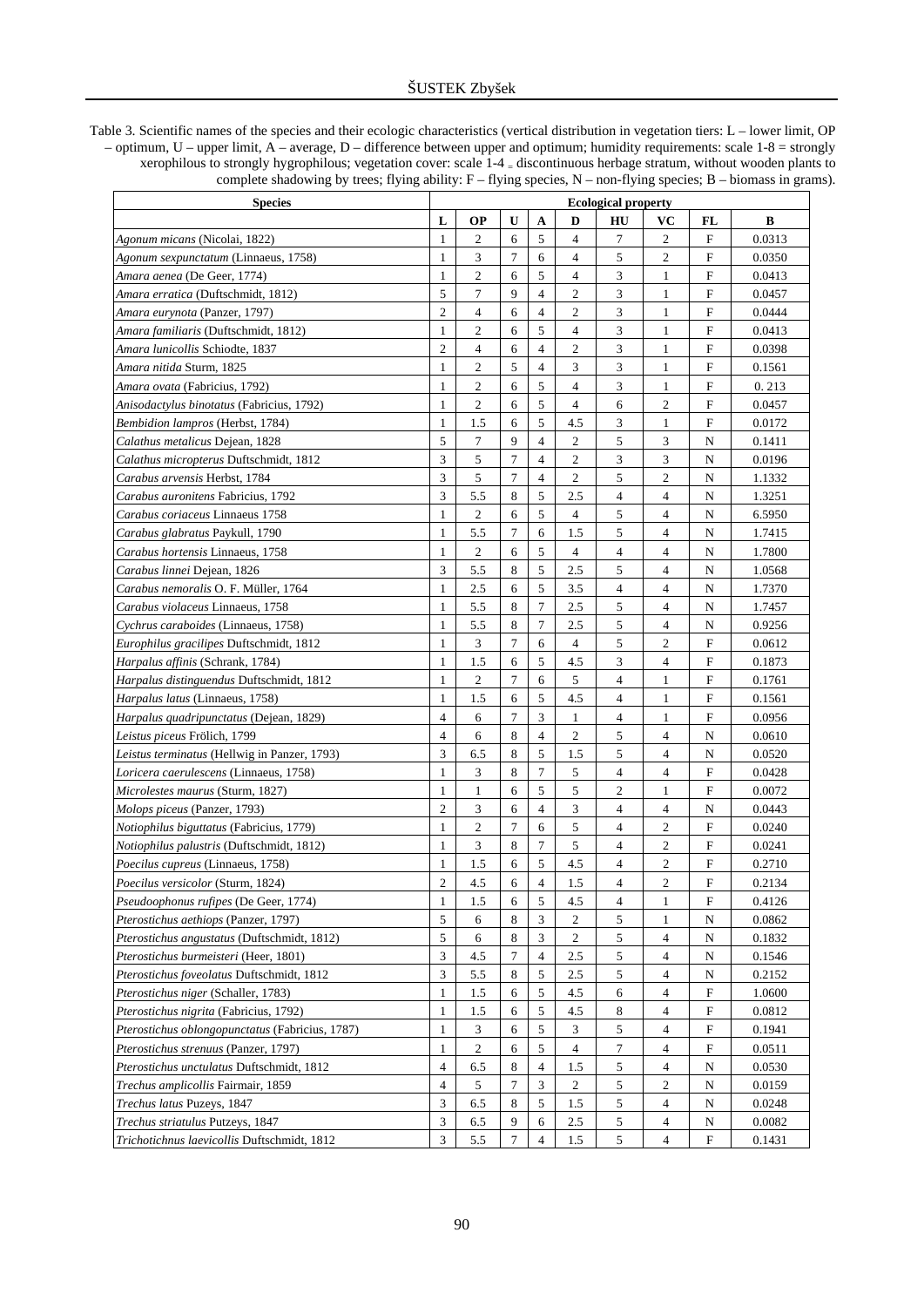| <b>Species</b>        | Vyšné Hágy - REF |                         |                |                |                |                |              |                | Jamy - NEXT    |                |                |                |                |                 |                |                         |
|-----------------------|------------------|-------------------------|----------------|----------------|----------------|----------------|--------------|----------------|----------------|----------------|----------------|----------------|----------------|-----------------|----------------|-------------------------|
|                       | 7                | 8                       | 9              | 0              | 1              | $\mathbf{2}$   | 3            | 4              | 7              | 8              | 9              | 0              | 1              | $\overline{2}$  | 3              | $\overline{\mathbf{4}}$ |
| A. micans             |                  |                         |                |                |                |                |              |                |                |                |                |                |                |                 |                |                         |
| A. sexpunctatum       |                  |                         |                |                |                |                |              |                |                |                |                |                |                |                 |                |                         |
| A. aenea              |                  |                         |                |                |                |                |              |                |                |                |                |                |                |                 |                |                         |
| A. erratica           |                  |                         |                |                | 1              |                |              |                |                |                |                |                | 1              |                 |                |                         |
| A. eurynota           |                  |                         |                |                |                |                |              |                |                |                |                |                |                |                 |                |                         |
| A. familiaris         |                  |                         |                |                |                |                |              |                |                |                |                |                |                |                 |                |                         |
| A. lunicollis         |                  |                         |                |                |                |                |              |                |                |                |                |                |                |                 |                |                         |
| A. nitida             |                  |                         |                |                |                |                |              |                |                |                |                |                |                |                 |                |                         |
| A. ovata              |                  |                         |                |                |                |                |              |                |                |                |                |                |                |                 |                |                         |
| A. binotatus          |                  |                         |                |                |                |                |              |                |                |                |                |                |                |                 |                |                         |
| <b>B.</b> lampros     |                  |                         |                |                |                |                |              |                |                |                |                |                |                |                 |                |                         |
| C. metalicus          |                  |                         |                |                |                |                |              |                |                |                |                |                | 1              |                 |                |                         |
| C. micropterus        | 9                | 12                      | 10             | 13             | $\mathbf{1}$   |                |              |                |                |                | $\mathfrak{2}$ | $\overline{4}$ |                |                 |                |                         |
| C. arvensis           |                  |                         |                | 1              |                |                |              |                |                |                |                |                |                |                 |                |                         |
| C. auronitens         | 18               | $\mathbf{1}$            | 6              | 10             | 16             |                |              | $\overline{c}$ | $\mathbf{1}$   |                | $\mathbf{1}$   | 3              | 9              | 3               |                |                         |
| C. coriaceus          |                  |                         |                |                |                |                |              |                |                |                |                |                |                |                 |                |                         |
| C. glabratus          | $\overline{7}$   | 1                       | 3              | 3              | 9              | 8              | 8            | 21             | 15             | 1              | 6              | 11             | 8              | 3               | 6              | 24                      |
| C. hortensis          |                  |                         |                |                |                |                |              |                |                |                |                |                |                |                 |                |                         |
| C. linnei             | 17               | $\overline{\mathbf{c}}$ | 8              | 14             | 15             | $\mathfrak{2}$ | 1            | 11             | 25             | $\mathfrak{2}$ | 3              | 8              | $\mathfrak{2}$ | $\mathbf{1}$    | 1              |                         |
| C. nemoralis          |                  |                         |                |                |                |                |              |                |                |                |                |                |                |                 |                |                         |
| C. violaceus          | 29               | 9                       | 18             | 53             | 89             | 67             | 47           | 49             | 10             | 6              | 14             | 30             | 31             | 24              | 31             | 8                       |
| C. caraboides         | $\,$ 8 $\,$      |                         | $\overline{2}$ | 3              | $\overline{4}$ | $\overline{4}$ |              |                |                |                | 1              | 3              | 3              |                 | 3              | 3                       |
| E. gracilipes         |                  |                         |                |                |                |                |              |                |                |                |                |                |                |                 |                |                         |
| H. affinis            |                  |                         |                |                |                |                |              |                |                |                |                |                |                |                 |                |                         |
| H. distinguendus      |                  |                         |                |                |                |                |              |                |                |                |                |                |                |                 |                |                         |
| H. latus              |                  |                         |                |                |                |                |              |                |                |                |                |                |                |                 |                |                         |
| H. quadripunctatus    |                  |                         |                |                |                |                |              |                |                |                |                | 3              | 1              |                 | 3              | $\overline{4}$          |
| L. piceus             |                  |                         |                |                |                |                | 1            |                |                |                |                |                |                |                 |                |                         |
| L. terminatus         |                  |                         |                |                |                |                |              |                |                |                |                |                |                |                 |                |                         |
| L. caerulescens       |                  |                         |                |                |                |                |              |                |                |                |                |                |                |                 |                |                         |
| M. maurus             |                  |                         |                |                |                |                |              |                |                |                |                |                |                |                 |                |                         |
| M. piceus             | 7                |                         | 3              | 4              | 4              | 1              | $\mathbf{1}$ |                |                |                | $\mathbf{1}$   | 1              |                |                 |                |                         |
| N. biguttatus         | $\overline{4}$   | $\overline{2}$          | $\overline{c}$ | $\mathbf{1}$   | $\mathbf{1}$   | $\mathbf{1}$   |              |                |                |                |                | $\mathbf{1}$   |                |                 |                |                         |
| N. palustris          |                  |                         |                |                | 1              |                |              |                |                |                |                |                |                |                 |                |                         |
| P. cupreus            |                  |                         |                |                |                |                |              |                |                |                |                |                |                |                 |                |                         |
| P. versicolor         |                  |                         |                |                |                |                |              |                |                |                |                |                |                |                 |                |                         |
| P. rufipes            |                  |                         |                |                |                |                |              |                |                |                |                |                |                |                 |                |                         |
| P. aethiops           | 3                | 1                       | 1              | 3              | 9              | $\overline{4}$ | $\mathbf{1}$ | 1              | 9              | $\mathbf{1}$   |                | $\overline{4}$ | 11             | 5               | $\mathbf{1}$   | $\overline{c}$          |
| P. angustatus         |                  |                         |                |                |                |                |              |                |                |                |                |                |                |                 |                |                         |
| P. burmeisteri        | 17               | 5                       | 13             | 25             | 25             | 17             | 14           |                | 16             | 5              | 10             | 14             |                | 5               |                |                         |
| P. foveolatus         | 44               | 9                       | 25             | 57             | 94             | 12             | 6            | $\overline{4}$ | $\overline{4}$ | $\mathbf{1}$   | 2              | 9              | $\mathfrak{2}$ | 2               | $\mathfrak{2}$ |                         |
| P. niger              |                  |                         |                |                |                |                |              |                |                |                |                |                |                |                 |                |                         |
| P. nigrita            |                  |                         |                |                |                |                |              |                |                |                |                |                |                |                 |                |                         |
| P. oblongopuncatus    |                  |                         | 1              | 1              | 1              |                |              |                |                |                |                |                |                |                 | $\mathbf{1}$   |                         |
| P. strenuus           |                  |                         |                |                |                |                |              |                |                |                |                |                |                |                 |                |                         |
| P. unctulatus         | 208              | 35                      | 159            | 186            | 47             | 27             | 13           | 8              | 25             | 8              | 16             | 29             | 8              | $\overline{7}$  |                | $\mathbf{1}$            |
| T. amplicollis        |                  |                         |                |                |                |                |              |                |                |                |                |                |                |                 |                |                         |
| T. latus              |                  |                         |                |                |                |                |              |                |                |                |                |                |                |                 |                |                         |
| T. striatulus         |                  |                         |                |                | 8              |                |              |                |                |                |                | $\sqrt{2}$     | $\mathbf{1}$   |                 |                |                         |
| T. laevicollis        | $\mathbf{1}$     |                         |                | $\mathfrak{2}$ | $\mathfrak z$  |                | 1            |                | $\mathbf{1}$   |                |                | $\mathfrak{Z}$ | $\overline{2}$ | $\mathbf{1}$    | 6              | 4                       |
| Number of species     | 13               | 10                      | 13             | 15             | 17             | 10             | 10           | 7              | 9              | 7              | 10             | 15             | 13             | 9               | 9              | $8\,$                   |
| Number of individuals | 372              | 77                      | 251            | 376            | 328            | 143            | 93           | 96             | 106            | 24             | 56             | 125            | 80             | $\overline{51}$ | 54             | 46                      |

Table 4 (part 1). Survey of the species and number of individuals caught in six study plots in the High Tatra in 2007-2014: reference plot and plot with timber in situ (years marked just by the last digit).

The changes described above coincided with the course of changes of SPEI 6 and 12 (Figs. 4-5). In late 2006 and in 2007, there occurred a drought indicated by a sudden drop of these indices. SPEI 12 was low in 2007 and rarely also in 2008. SPEI 6 continued to indicate short and often interrupted periods of moderate drought (0.0 to 0.5) also in 2009. In 2010, when the number of species and individuals started to increase, both indices (SPEI 6 and 12) also show high values ranging from 1.0 to 2.0. The occurrence of high values of these indices is the more continuous; the longer periods are represented by them (Figs. 4-5). SPEI 12 in 2012 declined to the interval 0.0 to – 1.0. Unlike SPEI 12, SPEI 6 in 2011 suddenly dropped in the second third of the year even to  $-1.0$  to  $-1.5$ . This drop anticipated the strong decline of the number of species and individuals and cumulative biomass in  $2012 - 2014$  (Figs. 1 - 3).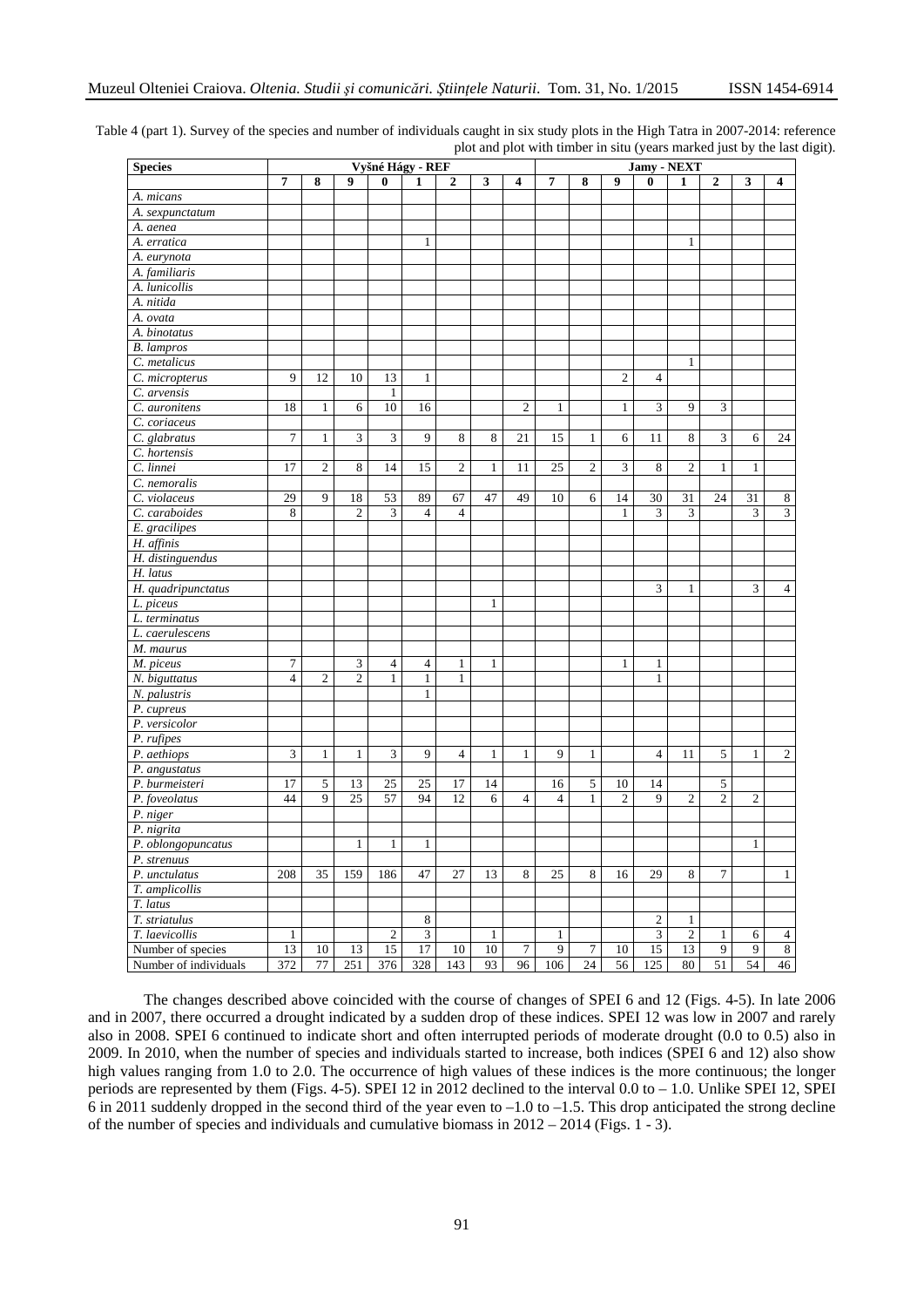| <b>Species</b>        | Danielov dom EXTd |                  |                |                  |                |                |              | Vodný les EXTv |                         |                  |                  |                  |                             |              |                |                         |
|-----------------------|-------------------|------------------|----------------|------------------|----------------|----------------|--------------|----------------|-------------------------|------------------|------------------|------------------|-----------------------------|--------------|----------------|-------------------------|
|                       | $\overline{7}$    | 8                | 9              | $\bf{0}$         | 1              | $\overline{2}$ | 3            | 4              | $\overline{\mathbf{7}}$ | 8                | 9                | $\bf{0}$         | $\mathbf{1}$                | $\mathbf{2}$ | 3              | $\overline{\mathbf{4}}$ |
| A. micans             |                   |                  |                |                  |                |                |              |                |                         |                  |                  |                  |                             |              |                |                         |
| A. sexpunctatum       |                   |                  |                |                  |                |                |              |                |                         |                  |                  | $\mathbf{1}$     | $\mathbf{1}$                |              |                |                         |
| A. aenea              | $\overline{c}$    | $\boldsymbol{2}$ | 5              | $\sqrt{2}$       |                |                |              |                |                         |                  | $\mathbf{1}$     |                  |                             |              |                |                         |
| A. erratica           | 102               | 12               | 26             | 18               | 7              | 5              |              |                | 14                      | 9                | 12               | $\,8$            | $\sqrt{2}$                  |              |                |                         |
| A. eurynota           | $\mathbf{1}$      | 6                | 2              | $\overline{c}$   |                |                |              |                | 1                       |                  |                  | $\mathbf{1}$     |                             |              |                |                         |
| A. familiaris         | 3                 |                  | $\mathbf{1}$   | $\mathbf{1}$     |                |                |              |                | 1                       |                  | $\mathbf{1}$     |                  |                             |              |                |                         |
| A. lunicollis         |                   |                  |                |                  |                | $\mathbf{1}$   |              |                |                         |                  |                  |                  |                             |              |                |                         |
| A. nitida             |                   |                  |                | 23               | $22\,$         |                |              |                | $\mathbf{1}$            |                  |                  |                  | $\mathbf{1}$                | $\sqrt{2}$   |                |                         |
| A. ovata              |                   |                  |                |                  |                |                |              |                |                         |                  |                  |                  |                             |              |                |                         |
| A. binotatus          |                   |                  |                |                  |                |                |              |                |                         |                  | $\mathbf{1}$     | $\mathbf{1}$     |                             |              |                |                         |
| <b>B.</b> lampros     |                   |                  |                |                  |                |                |              |                |                         | $\mathbf{1}$     | $\mathbf{1}$     |                  |                             |              |                |                         |
| C. metalicus          |                   |                  |                |                  |                |                |              |                |                         |                  |                  |                  |                             |              |                |                         |
| C. micropterus        |                   |                  |                |                  |                |                |              |                |                         |                  |                  |                  |                             |              |                |                         |
| C. arvensis           |                   |                  |                |                  |                |                |              |                |                         |                  |                  |                  |                             |              |                |                         |
| C. auronitens         | $\mathbf{1}$      | $\mathbf{1}$     | $\mathbf{1}$   | $\boldsymbol{2}$ | $\mathbf{1}$   |                |              |                |                         |                  |                  |                  |                             |              |                |                         |
| C. coriaceus          |                   |                  |                |                  |                |                |              |                |                         |                  | $\mathbf{1}$     | $\boldsymbol{2}$ | $\overline{4}$              | 5            | 6              | $\boldsymbol{2}$        |
|                       |                   |                  |                |                  |                |                |              |                |                         |                  |                  |                  |                             |              |                |                         |
| C. glabratus          | 47                | 1                |                | 11               | 35             | 5              | 54           | 34             | 5                       | $\mathbf{1}$     | $\mathfrak{Z}$   | $\sqrt{2}$       | 13                          | 18           | 35             | 23<br>$\mathfrak{2}$    |
| C. hortensis          |                   |                  |                |                  |                |                |              |                |                         |                  |                  | $\mathbf{1}$     | 3                           | 3            |                |                         |
| C. linnei             | 4                 |                  |                | $\mathbf{1}$     |                |                |              |                |                         |                  |                  |                  |                             |              |                |                         |
| C. nemoralis          |                   |                  |                |                  |                |                |              |                |                         |                  |                  |                  | 5                           | 5            | 3              | $\overline{c}$          |
| C. violaceus          | 40                | 18               | 23             | 36               | 78             | 62             | 23           | 23             | 3                       | $\boldsymbol{7}$ | $\overline{4}$   | 15               | 34                          | 12           | 19             | 32                      |
| C. caraboides         | $\mathfrak{2}$    |                  |                | $\mathfrak{2}$   |                |                |              |                |                         |                  |                  | $\mathbf{1}$     | $\mathbf{1}$                | $\mathbf{1}$ |                |                         |
| E. gracilipes         |                   |                  |                |                  |                |                |              |                |                         |                  |                  |                  |                             |              |                |                         |
| H. affinis            |                   |                  |                |                  |                |                |              |                | $\mathbf{1}$            |                  | $\overline{c}$   |                  |                             |              |                |                         |
| H. distinguendus      |                   |                  |                |                  |                |                |              | 1              |                         |                  |                  |                  |                             |              |                |                         |
| H. latus              |                   |                  |                |                  |                |                |              |                |                         |                  |                  |                  | $\mathbf{1}$                |              | $\overline{2}$ |                         |
| H. quadripunct.       |                   |                  |                |                  | 3              |                | $\mathbf{1}$ |                |                         |                  |                  | 1                |                             |              |                | 1                       |
| L. piceus             |                   |                  |                |                  |                |                |              |                |                         |                  |                  |                  |                             |              |                |                         |
| L. terminatus         |                   |                  |                |                  |                |                |              |                |                         |                  |                  |                  | $\mathbf{1}$                |              |                |                         |
| L. caerulescens       |                   |                  |                | 1                | $\mathbf{1}$   |                |              |                | 5                       | $\mathbf{1}$     | $\sqrt{2}$       | $\mathbf{1}$     |                             |              |                |                         |
| M. maurus             |                   |                  |                |                  |                |                |              |                |                         |                  |                  | $\mathbf{1}$     |                             |              |                |                         |
| M. piceus             |                   |                  | $\mathbf{1}$   |                  | $\mathbf{1}$   | $\mathbf{1}$   | 3            | 1              | $\mathbf{1}$            |                  |                  | $\mathfrak{2}$   | 11                          | 6            | $\overline{4}$ | $\overline{2}$          |
| N. biguttatus         |                   |                  |                |                  |                | 1              |              |                | 5                       |                  | $\mathfrak{2}$   |                  |                             |              |                |                         |
| N. palustris          |                   |                  |                | $\mathbf{1}$     |                |                |              |                |                         |                  |                  |                  |                             |              |                |                         |
| P. cupreus            | 1                 | 3                | $\overline{c}$ | 6                | 3              |                | 2            |                |                         | $\mathbf{1}$     |                  | $\boldsymbol{2}$ | 3                           |              |                |                         |
| P. versicolor         |                   |                  |                | $\overline{7}$   | $\overline{4}$ | 5              | $\mathbf{1}$ | 3              |                         |                  |                  |                  | $\overline{4}$              | $\mathbf{1}$ | $\mathbf{1}$   |                         |
| P. rufipes            | $\mathbf{1}$      | $\boldsymbol{2}$ | 1              | $\mathbf{1}$     |                |                |              |                |                         |                  | $\mathbf{1}$     |                  |                             |              |                |                         |
| P. aethiops           | $\mathbf{1}$      |                  |                | $\overline{4}$   | $11\,$         | $\overline{2}$ | $\mathbf{1}$ | $\mathbf{1}$   | $\sqrt{2}$              |                  |                  | $\mathbf{1}$     | $\ensuremath{\mathfrak{Z}}$ | 5            | 8              | $\tau$                  |
| P. angustatus         |                   |                  |                |                  | 3              |                |              |                |                         |                  |                  |                  | $\sqrt{2}$                  |              |                |                         |
| P. burmeisteri        | $\sqrt{2}$        |                  | $\mathbf{1}$   | $\mathbf{2}$     | $\mathbf{1}$   | $\sqrt{2}$     |              |                | 5                       | $\boldsymbol{2}$ | $\overline{4}$   | $\mathfrak{Z}$   | $\overline{3}$              |              |                |                         |
| P. foveolatus         |                   |                  |                | $\mathbf{1}$     |                |                |              |                | $\mathbf{1}$            |                  |                  | $\sqrt{2}$       |                             |              |                | $\overline{4}$          |
| P. niger              |                   |                  |                |                  |                |                |              |                | $\mathbf{1}$            |                  | $\sqrt{2}$       | $\mathbf{1}$     |                             |              |                |                         |
| P. nigrita            |                   |                  |                |                  |                |                |              |                | $\sqrt{2}$              |                  | $\mathfrak{Z}$   | $\mathbf{1}$     |                             |              |                |                         |
| P. oblongopunctatus   | $\mathbf{1}$      |                  |                |                  |                |                | $\mathbf{1}$ |                |                         |                  |                  | $\mathbf{1}$     | $\sqrt{2}$                  |              |                |                         |
| P. strenuus           |                   |                  |                |                  |                |                |              |                | $\mathbf{1}$            |                  | $\mathbf{1}$     |                  |                             |              |                |                         |
| P. unctulatus         | $28\,$            | $\mathbf{1}$     | 9              | 15               | $\mathfrak{Z}$ |                | $\mathbf{1}$ |                | $\sqrt{2}$              |                  |                  | $\overline{4}$   |                             |              |                |                         |
| T. amplicollis        |                   |                  |                |                  |                |                |              |                | $\overline{4}$          |                  | $\boldsymbol{2}$ |                  |                             |              |                |                         |
| T. latus              |                   |                  |                |                  |                |                |              |                | $\mathbf{1}$            |                  |                  |                  |                             |              |                |                         |
| T. striatulus         |                   |                  |                |                  |                |                |              |                |                         |                  |                  |                  |                             |              | $\mathbf{1}$   | $\sqrt{3}$              |
| T. laevicollis        |                   |                  | $\mathbf{1}$   | $\mathbf{1}$     | $\sqrt{2}$     |                | $\mathbf{1}$ |                | $\mathbf{1}$            |                  | $\mathbf{1}$     |                  | $\mathbf{1}$                | $\mathbf{1}$ |                |                         |
| Number of species     | 15                | 9                | $12\,$         | 20               | $15\,$         | 9              | $10\,$       | 6              | $20\,$                  | 7                | 18               | 21               | 19                          | 11           | 9              | 10                      |
| Number of individuals | 236               | 46               | 73             | 137              | 175            | 84             | $88\,$       | 63             | 57                      | $22\,$           | 44               | 52               | 95                          | 58           | 79             | 78                      |

Table 4 (part 2). Survey of the species and number of individuals caught in six study plots in the High Tatra in 2007-2014: unburned plots with extracted timber (years marked by the last digit).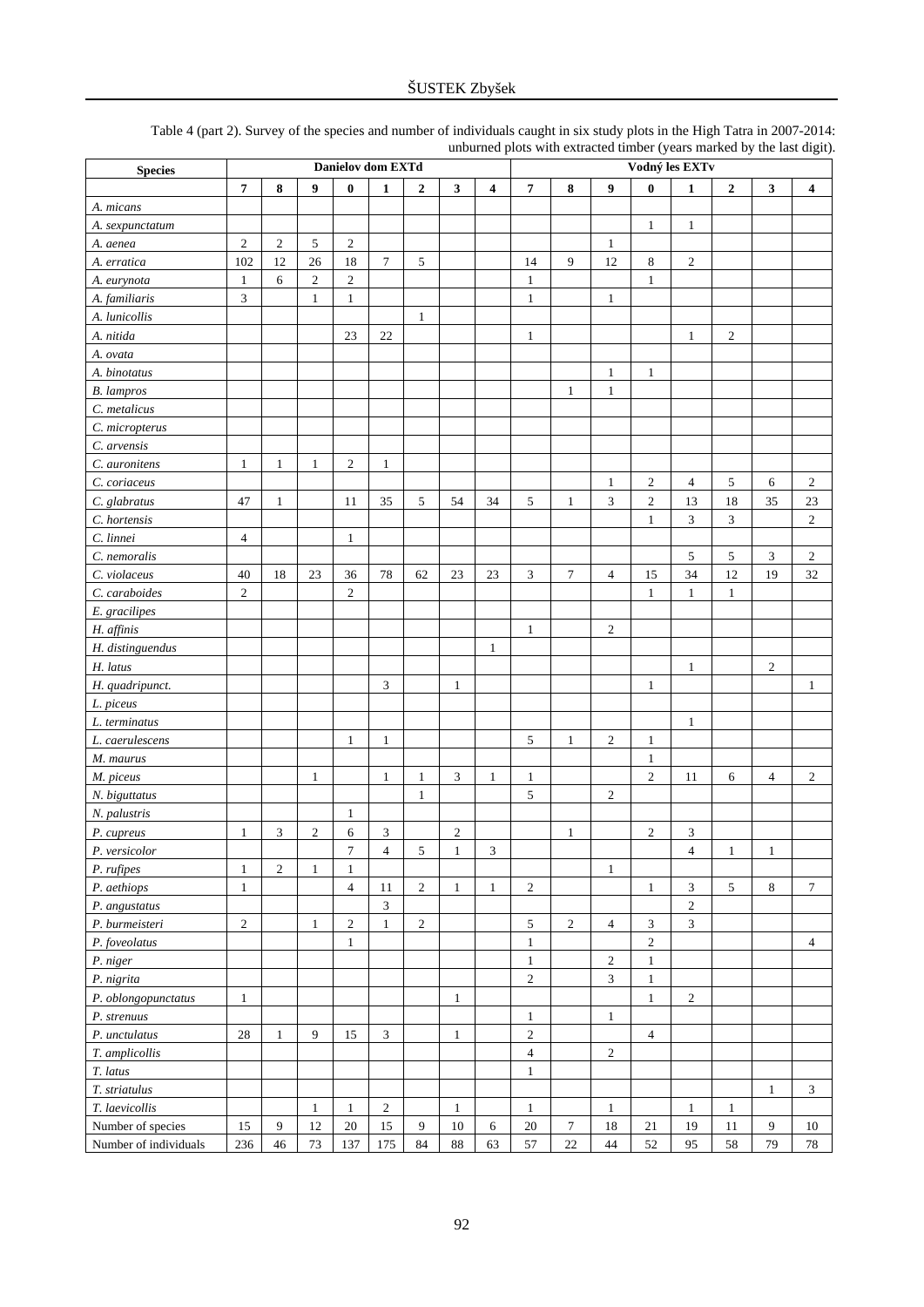| <b>Species</b>        | Tatranské Zruby lower FIRI |                |                |                  |                          |                  |                |                         | Tatranské Zruby upper FIRh |                |                  |                |                |                  |                |                |  |
|-----------------------|----------------------------|----------------|----------------|------------------|--------------------------|------------------|----------------|-------------------------|----------------------------|----------------|------------------|----------------|----------------|------------------|----------------|----------------|--|
|                       | $\overline{7}$             | 8              | 9              | $\bf{0}$         | $\mathbf{1}$             | $\boldsymbol{2}$ | $\mathbf{3}$   | 4                       | $\overline{7}$             | 8              | 9                | $\bf{0}$       | 1              | $\boldsymbol{2}$ | 3              | 4              |  |
| A. micans             |                            |                |                |                  |                          | 1                |                |                         |                            |                |                  |                |                |                  |                |                |  |
| A. sexpunctatum       | $\mathbf{1}$               |                |                |                  |                          |                  |                |                         | $\mathbf{1}$               |                |                  |                |                | $\mathbf{1}$     |                |                |  |
| A. aenea              | $\mathbf{1}$               |                |                | $\overline{2}$   |                          |                  |                |                         | 6                          |                | $\mathfrak{2}$   | $\mathfrak{Z}$ | $\overline{4}$ |                  | $\mathbf{1}$   | $\mathbf{1}$   |  |
| A. erratica           | $\sqrt{6}$                 | $\overline{4}$ | $\mathfrak{Z}$ | 5                | $\mathbf{1}$             |                  | $\overline{4}$ | $\mathbf{1}$            | $\,8\,$                    | $\overline{c}$ | $\overline{c}$   | $\overline{4}$ | $\mathbf{1}$   | $\mathbf{1}$     | $\overline{c}$ |                |  |
| A. eurynota           | 21                         | $\mathbf{1}$   | 6              | 1                |                          |                  |                |                         | $\overline{c}$             | 3              | $\mathbf{1}$     | $\overline{c}$ |                |                  |                |                |  |
| A. familiaris         | $\mathbf{1}$               | $\mathbf{1}$   |                | $\mathbf{1}$     |                          |                  |                |                         |                            |                |                  | $\sqrt{2}$     |                |                  |                |                |  |
| A. lunicollis         |                            |                |                |                  |                          | $\mathbf{1}$     |                |                         |                            |                |                  |                |                |                  |                |                |  |
| A. nitida             |                            |                |                |                  | 112                      | 5                |                |                         |                            |                |                  | $\mathbf{1}$   | 103            | $\mathfrak{Z}$   |                |                |  |
| A. ovata              |                            |                |                |                  |                          |                  |                |                         |                            |                |                  |                | $\overline{c}$ |                  |                |                |  |
| A. binotatus          | $\sqrt{2}$                 |                |                |                  |                          |                  |                |                         | $\mathbf{1}$               |                |                  |                |                |                  |                |                |  |
| <b>B.</b> lampros     | $26\,$                     | $\mathbf{1}$   | $\overline{4}$ |                  |                          | 1                |                |                         | $\overline{4}$             | 9              | 3                |                |                |                  |                |                |  |
| C. metalicus          |                            |                |                |                  |                          |                  |                |                         |                            |                |                  |                |                |                  |                |                |  |
| C. micropterus        |                            |                |                |                  |                          |                  |                |                         |                            |                |                  |                |                |                  | $\mathbf{1}$   | $\mathbf{1}$   |  |
| C. arvensis           |                            |                |                |                  |                          |                  |                |                         |                            |                |                  |                |                |                  |                |                |  |
| C. auronitens         |                            |                |                | $\mathbf{1}$     | $\mathbf{1}$             |                  | $\sqrt{2}$     |                         | 3                          |                | $\mathbf{1}$     | $\mathbf{1}$   | 3              |                  | $\mathbf{1}$   | $\mathbf{1}$   |  |
| C. coriaceus          |                            |                |                |                  |                          |                  |                |                         |                            |                |                  |                |                | $\mathbf{1}$     |                |                |  |
| C. glabratus          | $\,8\,$                    | $\sqrt{2}$     | $\sqrt{5}$     | 3                | 9                        | 16               | 11             | 47                      | $\overline{4}$             |                | 1                | $\overline{4}$ | 9              | 9                | $\tau$         | 24             |  |
| C. hortensis          | $\mathbf{1}$               |                |                |                  |                          |                  |                |                         |                            |                |                  |                |                |                  |                |                |  |
| C. linnei             | $\tau$                     |                |                |                  |                          |                  |                |                         |                            |                |                  |                |                |                  |                |                |  |
| C. nemoralis          |                            |                |                |                  |                          |                  |                |                         |                            |                |                  |                |                |                  |                |                |  |
| C. violaceus          | $\sqrt{2}$                 | 6              | 10             | 21               | 79                       | 33               | 19             | 82                      | $\mathbf{1}$               | 3              | $\sqrt{5}$       | 17             | 38             | 31               | 33             | 29             |  |
| C.caraboides          |                            |                |                |                  | $\mathbf{1}$             |                  |                |                         |                            |                |                  |                |                |                  |                |                |  |
| E. gracilipes         |                            |                |                |                  |                          |                  | $\overline{2}$ |                         |                            |                |                  |                |                |                  | $\mathbf{1}$   | $\mathfrak{Z}$ |  |
| H. affinis            |                            |                |                |                  |                          |                  |                |                         |                            |                |                  |                |                |                  |                |                |  |
| H. distinguendus      |                            |                |                |                  |                          |                  |                |                         |                            |                |                  |                |                |                  |                |                |  |
| H. latus              |                            |                |                |                  |                          |                  | $\mathbf{1}$   |                         |                            |                |                  |                |                |                  |                |                |  |
| H. quadripunctus      | $\sqrt{2}$                 |                |                |                  | 2                        | $\mathbf{1}$     | $\mathbf{1}$   | $\overline{c}$          |                            |                |                  |                | $\mathbf{1}$   |                  |                | 1              |  |
| L. piceus             |                            |                |                |                  |                          |                  |                |                         |                            |                |                  |                |                |                  |                |                |  |
| L. terminatus         |                            |                |                |                  |                          |                  |                |                         |                            |                |                  |                |                |                  |                |                |  |
| L. caerulescens       | $\mathbf{1}$               |                |                | $\mathbf{1}$     |                          |                  |                |                         |                            |                |                  |                | $\mathbf{1}$   |                  |                |                |  |
| M. maurus             | $\mathbf{1}$               | $\sqrt{2}$     | $\overline{4}$ |                  |                          |                  |                |                         |                            | $\overline{c}$ | $\boldsymbol{2}$ |                |                |                  |                |                |  |
| M. piceus             | $\sqrt{2}$                 |                |                |                  | 12                       | 34               | 61             | 13                      | $\mathbf{1}$               |                | $\mathfrak{2}$   | 1              | 11             | 10               | 20             | $\mathfrak{2}$ |  |
| N. biguttatus         | $\overline{4}$             | 3              | 6              | $\boldsymbol{2}$ |                          |                  |                |                         | $\mathbf{1}$               |                |                  | $\mathbf{1}$   |                |                  |                |                |  |
| N. palustris          |                            |                |                |                  | $\mathbf{1}$             |                  |                |                         |                            |                |                  |                |                | $\mathbf{1}$     |                |                |  |
| P. cupreus            | 17                         | 21             | 25             | 9                | $\overline{\mathcal{L}}$ | $\mathbf{1}$     | $\mathbf{1}$   |                         | 5                          | 8              | 13               | $\,8\,$        | 3              |                  |                |                |  |
| P. versicolor         |                            |                |                |                  | $117\,$                  | 19               | 28             | $\overline{\mathbf{c}}$ |                            |                |                  |                | 74             | 5                | 7              | 3              |  |
| P. rufipes            |                            |                |                | $\mathbf{1}$     |                          |                  |                |                         | $\sqrt{2}$                 | $\mathbf{1}$   | $\overline{c}$   | 1              |                |                  |                |                |  |
| P. aethiops           |                            |                |                |                  | $\tau$                   |                  |                |                         | $\mathbf{1}$               |                |                  |                | $\mathbf{1}$   |                  |                |                |  |
| P. angustatus         |                            |                |                |                  |                          |                  |                |                         |                            |                |                  |                |                |                  |                |                |  |
| P. burmeisteri        |                            |                |                | $\mathbf{1}$     |                          | -1               |                |                         | $\mathbf{1}$               |                | 1                | $\mathbf{1}$   |                |                  |                |                |  |
| P. foveolatus         | $\mathbf{1}$               |                |                |                  | 1                        |                  | $\sqrt{2}$     |                         |                            |                | $\mathbf{1}$     | $\mathbf{1}$   |                |                  |                |                |  |
| P. niger              |                            |                |                |                  | $\overline{3}$           | 16               |                | $\,8\,$                 |                            |                |                  |                |                |                  |                |                |  |
| P. nigrita            |                            |                |                |                  |                          |                  |                |                         |                            |                |                  |                |                |                  |                |                |  |
| P. oblongopunctus     | $\mathfrak{Z}$             |                |                |                  |                          |                  |                |                         | $\mathbf{1}$               |                |                  |                |                |                  |                |                |  |
| P. strenuus           |                            |                |                |                  |                          |                  |                |                         |                            |                |                  |                |                |                  |                |                |  |
| P. unctulatus         | $\mathbf{1}$               |                | 2              | $\tau$           |                          |                  |                |                         | 8                          |                | 2                | 6              | $\mathbf{1}$   |                  |                | 1              |  |
| T. amplicollis        |                            |                |                |                  |                          |                  |                |                         |                            |                |                  |                |                |                  |                |                |  |
| T. latus              |                            |                |                |                  |                          |                  |                |                         |                            |                |                  |                |                |                  |                |                |  |
| T. striatulus         |                            |                |                |                  |                          |                  |                |                         |                            |                |                  |                |                |                  |                |                |  |
| T. laevicollis        |                            |                |                |                  | $\sqrt{2}$               | $\mathbf{1}$     |                | $\mathbf{1}$            |                            |                |                  |                | $\overline{c}$ |                  |                | 1              |  |
| Number of species     | 20                         | 9              | 9              | 13               | 15                       | 13               | 11             | $\,8\,$                 | 17                         | $\tau$         | 14               | 15             | 15             | 9                | 9              | 11             |  |
| Number of individuals | 108                        | 41             | 65             | 55               | 352                      | 130              | 132            | 156                     | $50\,$                     | $28\,$         | 38               | 53             | 254            | 62               | 73             | 67             |  |

Table 4 (part 3). Survey of the species and number of individuals caught in six study plots in the High Tatra in 2007-2014: burned plots with extracted timber (years marked just by the last digit).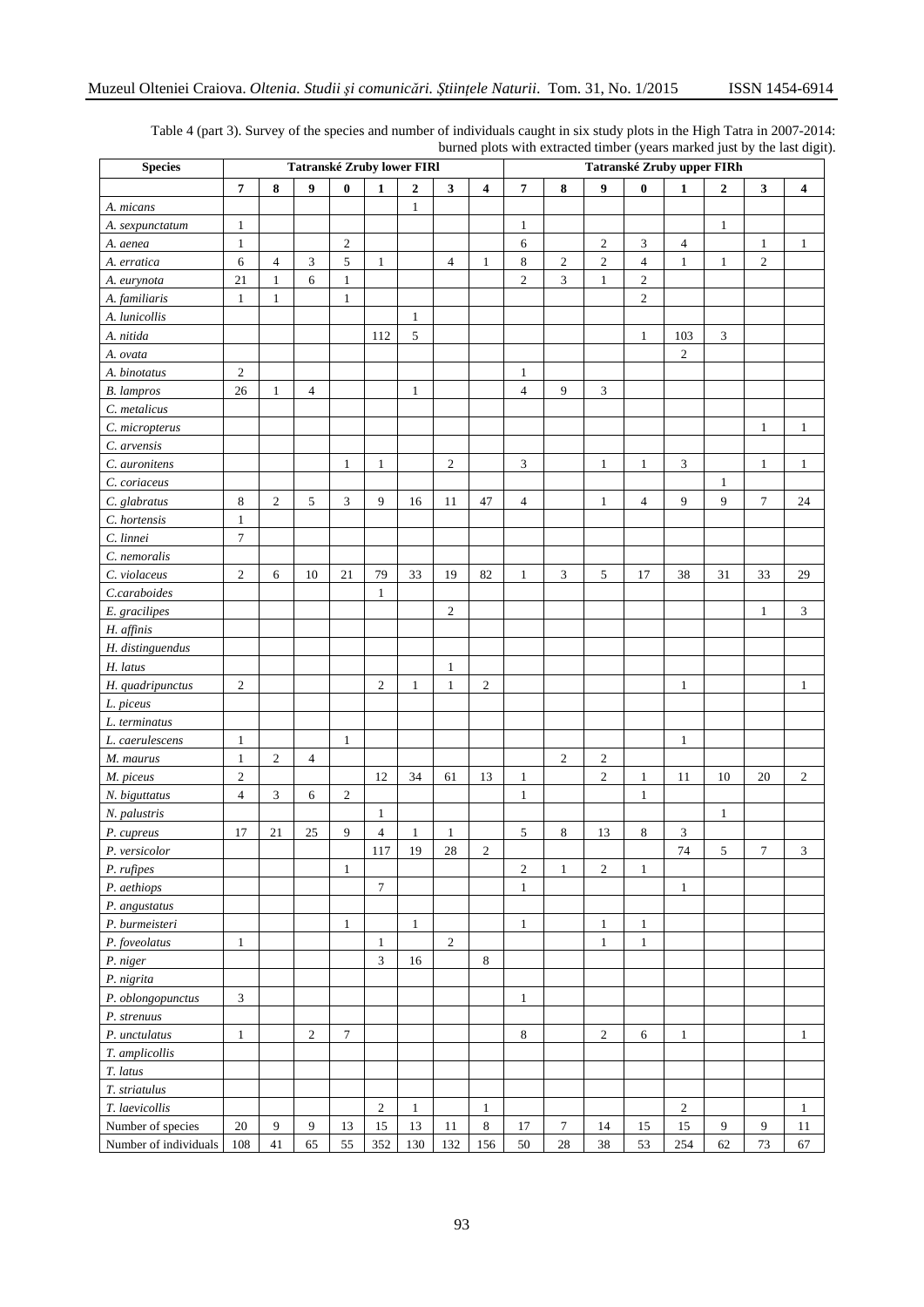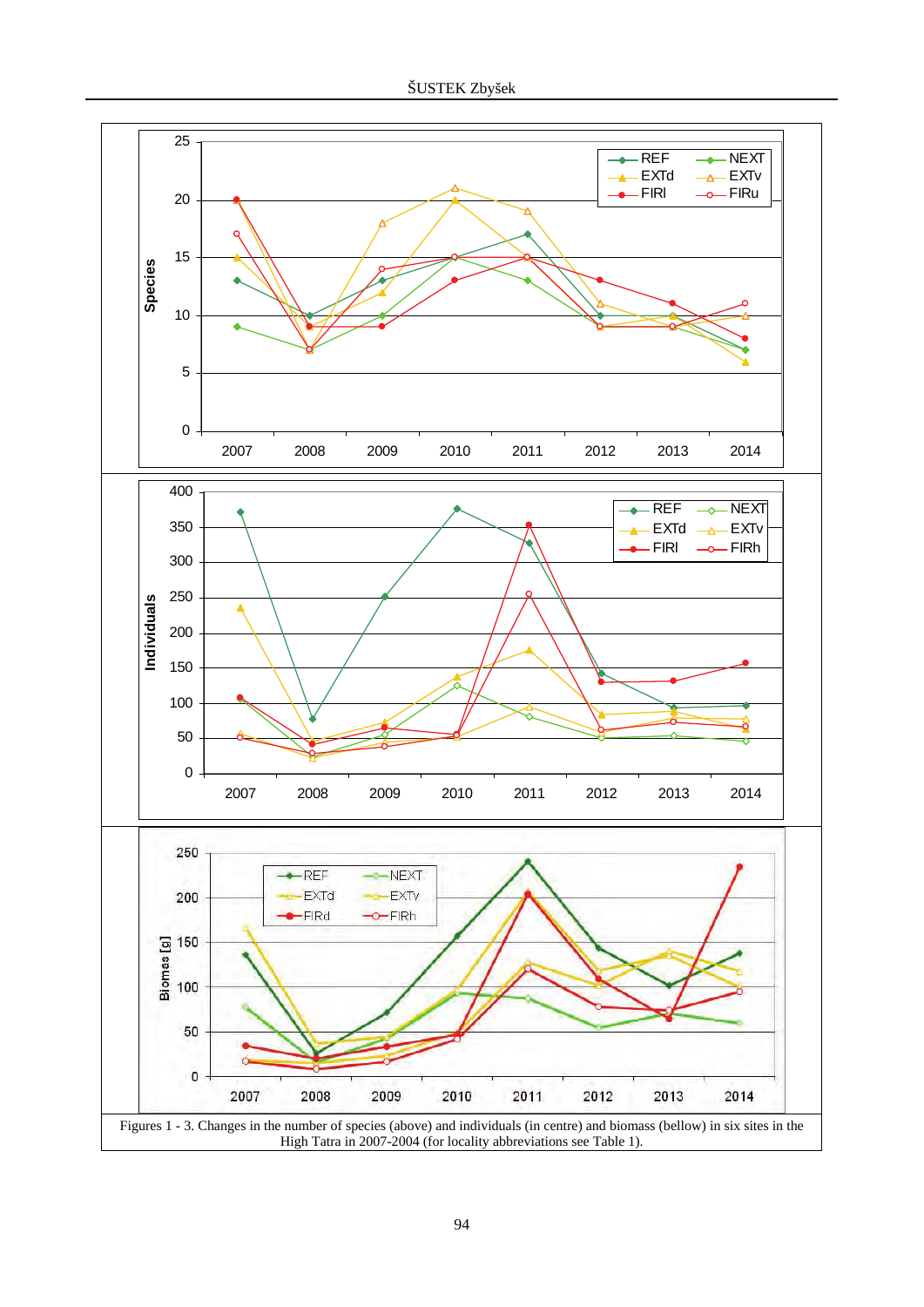

In 2012 and 2013, SPEI 6 and 12 declined approximately below the level of  $-0.5$ , but SPEI 12 decreased to the level of – 2.0. In 2014, these indices started to increase again, but SPEI 6 had increased already in spring, while both other indices increased as late in the last third of 2014. This moderate increase coincides with the increase of the number of individuals and biomass of Carabids in some plots in 2014 (Figs. 1-3). The comparison of the changes in the number of individuals and species as biomass with the occurrence of drought periods indicated by SPEI index shows that the changes in both zoocoenotic parameters mostly occur with an approximate delay of 1-2 years after extremely droughty or rainy years. With this delay, the values of these parameters and SPEI show the highest cross-correlations (Figs. 6-9),

The similar, but slightly moderately phase-shifted course of fluctuation of the climatic factors and of both zoocoenotic parameters in 2007–2012 raises the question of periodicity of climatic fluctuation and their influence on animal communities. The changes of SPEI 6 and 12 (Figs. 10-11) calculated for the meteorological station Tatranská Lomnica for 1961-2014 show that fluctuations of these indices in range of  $-1.5$  to  $+1.5$ , or rarely even in the range of  $-$ 2.0 to + 2.0 occur regularly within 3-6 years, similarly as they did in the studied period 2007 – 2014. These fluctuations are best explained by SPEI 6, while SPEI 12 covers them up. Therefore it can be concluded that the fluctuations of both zoocoenotic parameters of the Carabid assemblages probably repeat with similar regularity during much longer time.

At the same time the observed maximum and minimal values of these two parameters probably represent limits of variability of the Carabid assemblages in similar mountain ecosystems (Figs. 1-3). However, from the viewpoint of zoocoenological classification the Carabid assemblages the found values can be indicative just for the assemblages in the forests on oligotrophic acid crystalline substrates, while in the ecosystems on the polytrophic nitrogenous or basic substrates, the extremes will be situated at a higher level (ŠUSTEK, 2009).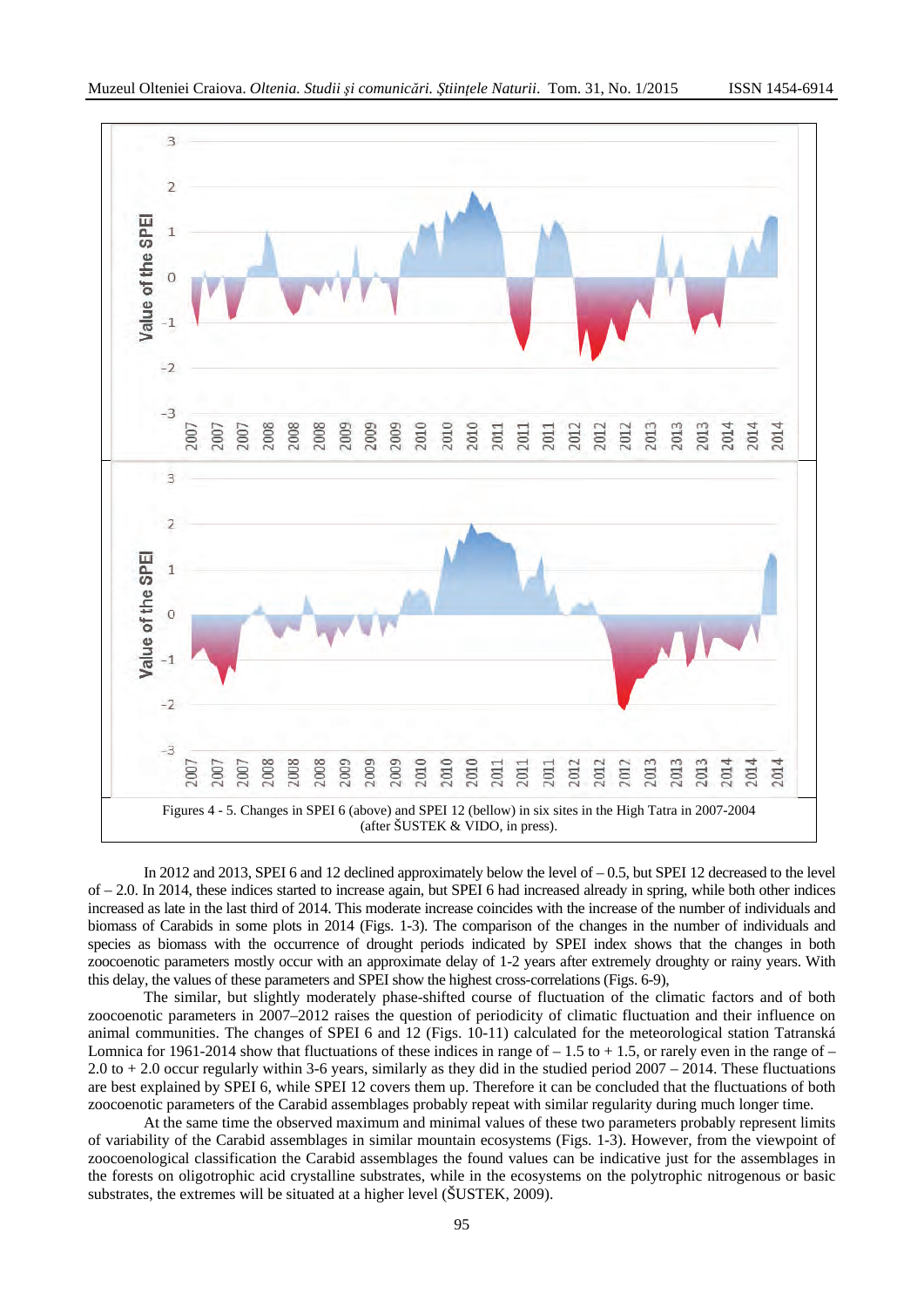

The phase shift (lag) of the fluctuations in Carabid assemblages after the climatic fluctuations has two different, but closely connected reasons. The shortage of humidity reduces the activity of all edaphic organisms. Thus, it simultaneously reduces the momentary activity of adult Carabids and their chance to mate and lay eggs, as well as the chance of adults and larvae to find enough prey, to complete the development and to survive. Therefore the effect of drought is combined and occurs at several levels. The Carabids are monovoltine, with two principal reproduction types in the Holarctic region.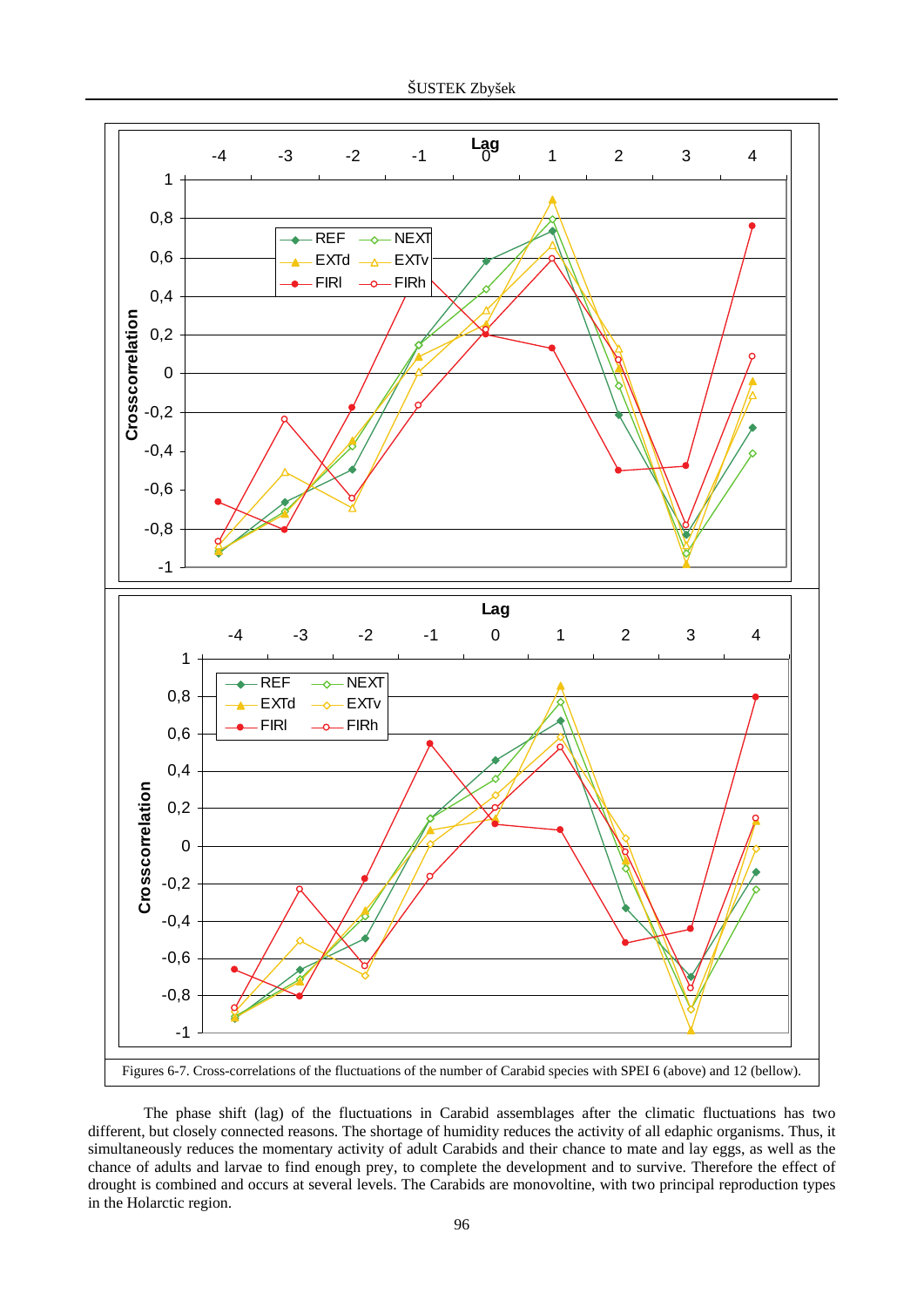

The spring breeders mate and lay eggs in spring, and the new generation hibernates as pupae or adults, while the summer breeders mate and lay eggs in late summer or early autumn, and the new generation hibernates as larvae (THIELE, 1975). There also exists a plastic reproduction type, but it is represented just by very few species, like *Pterostichus melanarius*  IIlliger*,* 1798. In lowlands, with long growing season, species of both reproduction types are represented in assemblages in an approximately balanced proportion. Different timing of their reproduction reduces competition pressures of species and forms clear seasonal aspects of Carabid assemblages in some ecosystems. In mountain conditions, the spring breeders predominate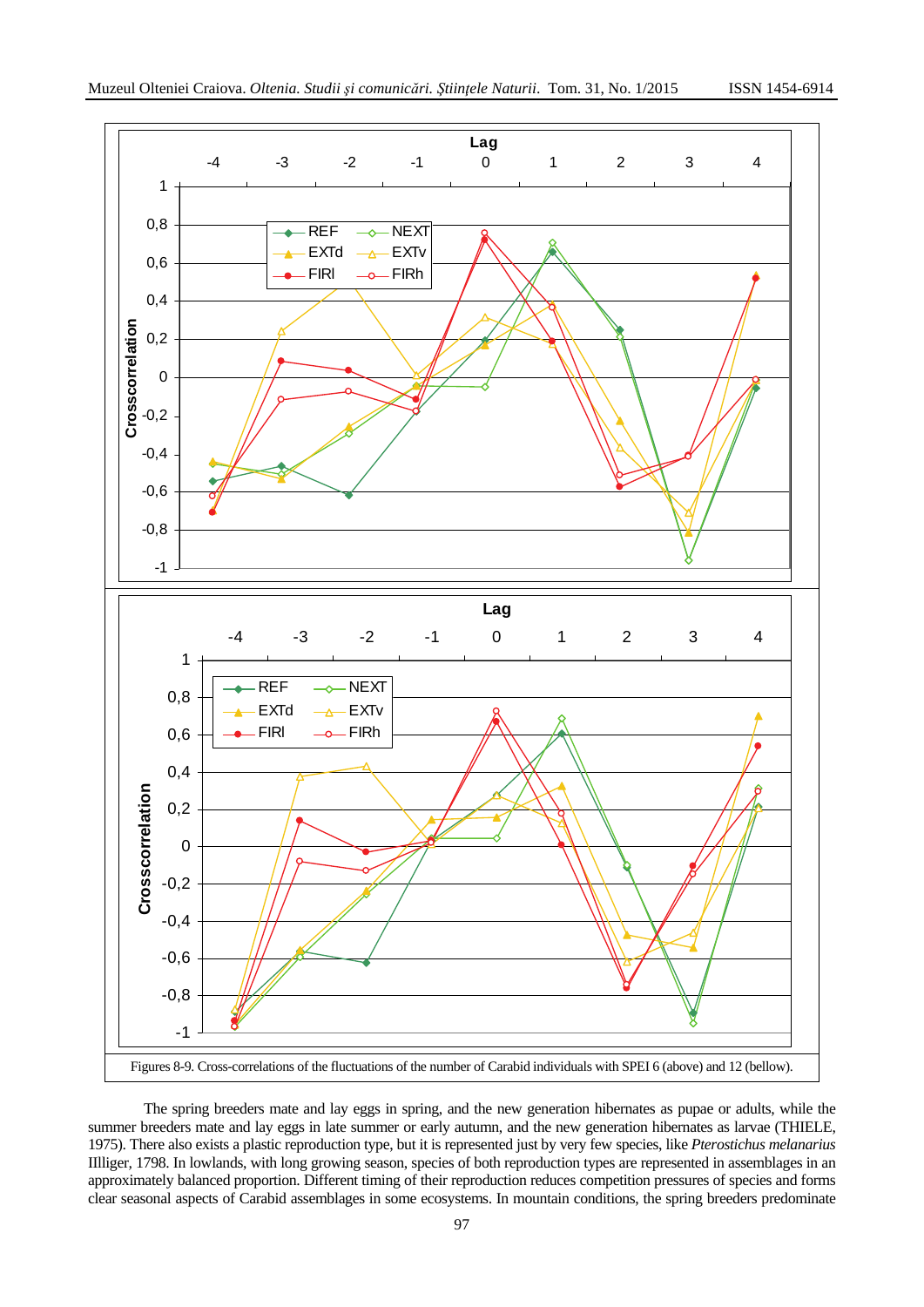to effectively use the short growing season that can be even insufficient for the complete development of one generation. Thus, the development of some species can be prolonged on two growing seasons and generations can overlap. Under such circumstances, the extreme drought in a growing season or even in a short period can essentially inhibit the development of the next generation, but with an impact visible as late as in the following growing season, if the beetles are monitored using pitfall traps. From this point of view the extreme fluctuations of SPEI 6 like in summer 2012 can have a great predictive value. On the contrary, the restoration of the decimated population will need a longer period of normal or increased humidity, as it was observed in the years 2009 and 2010.



#### **Non periodic changes in the assemblages**

The extreme drought or increased humidity doubtlessly influences the course of restoration of the assemblages in the damaged area, but with their momentary composition and their direction of their succession (restoration) it has just a free relationship. This process has a non-periodic character. It is clearly shown by the representation of species requiring permanent shadowing (Fig. 12) and higher humidity (Fig. 13), as well as by the increase of the proportion of non-flying species representing the more tolerant forest species, in particular *Carabus violaceus, Carabus glabratus* and, to certain degree also *Molops piceus* (Tab. 5). In spite of the incidence of the periodic, climatically conditioned changes in the number of species and individuals and in the cumulative biomass (Figs. 1-3), the representation of these three groups of species increased as in all damaged plots with extracted timber and converged to their stable representation in the intact reference plot (REF Vyšné Hágy) and in the damaged plot with fallen timber *in situ* (NEXT Jamy). In all three cases the growth has a sigmoid character and the values asymptotically approximate to the level in the intact plot, irrespectively of the two periods of extreme drought, which could only temporarily inhibit the restoration of the damaged ecosystems by reducing the number of individuals and species.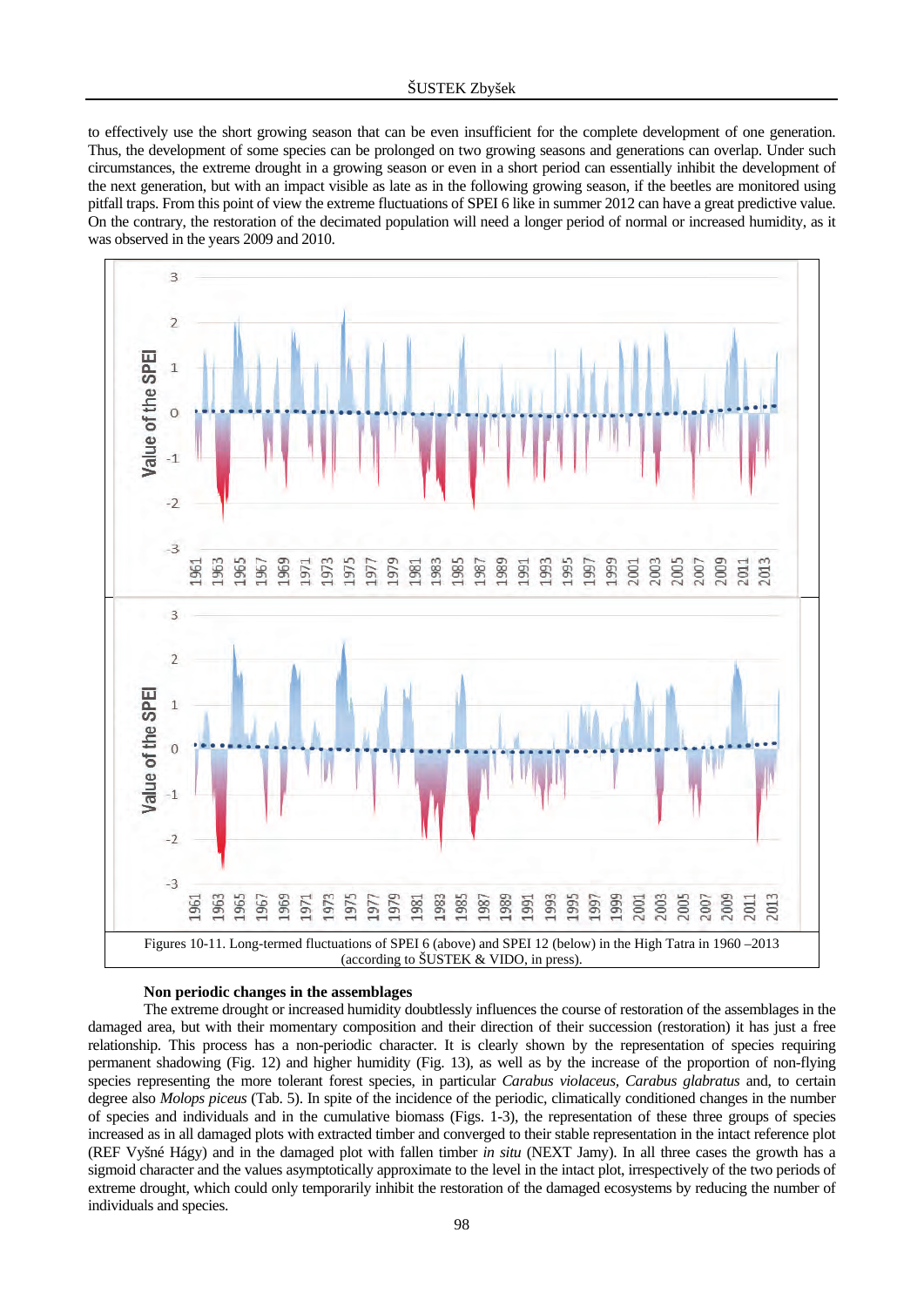

The parameters of the vertical distribution of individual species (Figs. 15-19) changed in the period 2007-2014 as it follows. The average lower limit (Fig. 15) continuously declined in all the study plots from the range of about 1.8-3.2 to values bellow 2. Hence there increased the representation of species having lower limit of vertical distribution in the oak vegetation tier. The average optimum of the vertical distribution (Fig. 16) was very stable in the intact reference plot (REF in Vyšné Hágy) and in the plot with timber *in situ* (NEXT in Jamy)*,* but in spite of it, it showed a moderate decline from 5.9 in 2007 to 5.6 in 2012-2014. At the same time, the average optimum strongly varied in other damaged plots, with a strong drop in both burned plots in 2007-2009 and a continuous declining trend in EXTv, where it decreased from the initial values of 4.8 in 2007 to 1.6 and 2.7 in 2013 and 2014, respectively. In the case of the communities from the burned plots it was due to the predominance of *Poecilus cupreus*, a typical species of the arable land in lowlands, while in EXTv to spreading and increasing dominance of three species of lowland forests, *Carabus coriaceus*, *Carabus nemortalis* and *Carabus hortensis* (Table 4).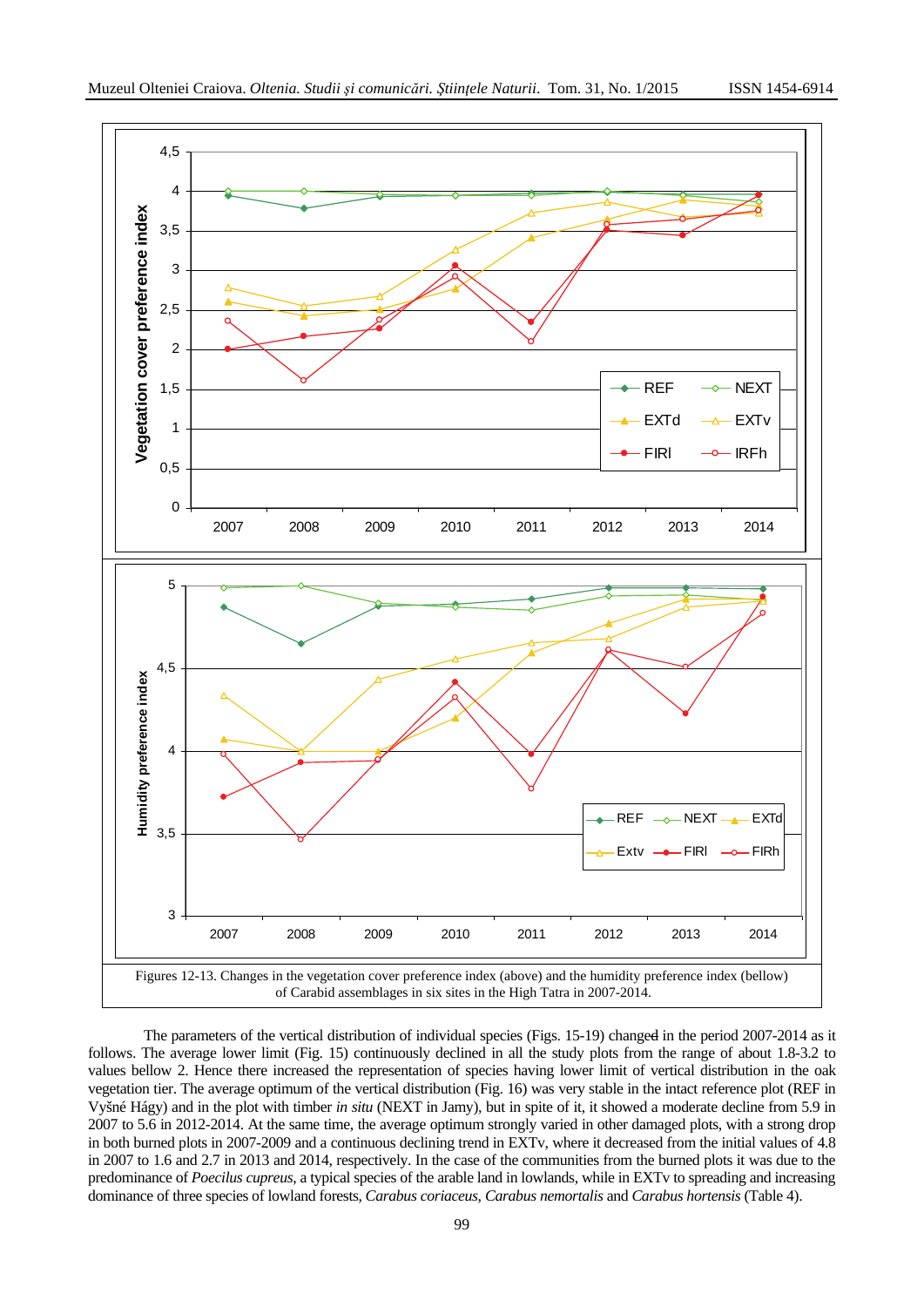

The average upper limit of the upper distribution (Fig. 17) was very stable in all plots. In the intact reference plot (REF in Vyšné Hágy) and in the plot with timber *in situ* (NEXT in Jamy) it moderately fluctuated around the level 7.8, while around 6.5 in the burned lots and moderately increased in these plots in 2014. A visible decline from 7.5 to 6.3 occurred in EXTv (Vodný les) especially due to *Carabus coriaceus*, *Carabus nemortalis* and *Carabus hortensis.*  The stability of the values of the average upper limit results from the fact that all recorded species occurred here at their upper limit of distribution amplitude or close to it (Table 2).

The average amplitude of the vertical distribution (Fig. 18) showed a stable level around the values 4.5 in all plots in the period 2007 – 2009, but later on, there started a slight increasing trend to the values ranging from 5.1 to 6.2 in 2014. This increase represents other expression of the increasing representation of the species having their lower limit of vertical distribution in the oak vegetation tier (Table 2).

The average difference between the upper limit of the vertical distribution and its optimum also shows stability in all plots, but in the burned plots, the difference decreased from the initial values ranging from 3.8 to 4.0 to the values close to 2.0. This is also just another expression of the strong changes in the representation of *Poecilus cupreus*, as shown above in the case of average optimum.

In general, the shift in the representation of species with different amplitude of vertical distribution is best shown by the lower limit (Fig. 15) and width of the distribution amplitude (Fig. 18).

The described changes might indicate a trend to warming in all, intact and damaged plots. However, in the studied period, it is in contradiction to the average annual temperatures, which culminated in 2007, then declined to 2010 and again culminated in 2012 and then slightly decreased. At the same time, there was a culmination of humidity in 2010, which was followed by a decline that reached even lower values than in 2007, which caused dramatic changes in the Carabid communities in 2008-2009 (ŠUSTEK & VIDO, 2013). Thus, it seems that the humidity or durst have a stronger effect on the structure of Carabid communities than the temperature. Of course, the species having its optimum in lower vegetation tiers live in drier conditions as shown by ŠKVARENINA et al. (2002).

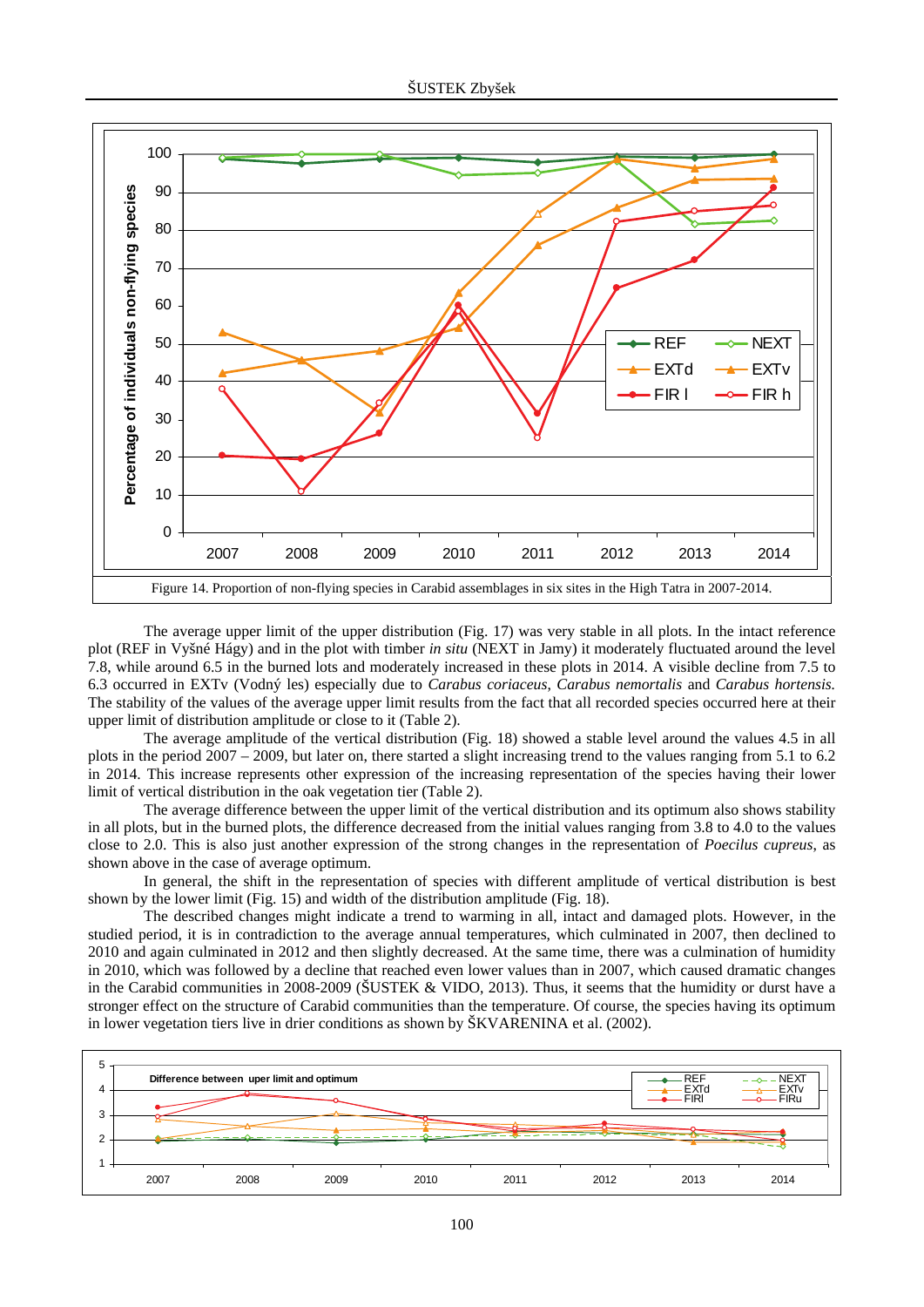

At the same time, the succession of Carabid assemblages in all damaged plots had a convergent character and reducing differences between the assemblages from the burned plots and other plots with extracted timber. It was allowed by the development of pioneer wooden vegetation and at least local shadowing, as well as by the change of herbage stratum due to mowing the extensive stands of *Chamerion angustifolium* and its gradual replacing by the grassy stands (mostly *Calamagrostis* spp.), as well as the gradual spreading of more tolerant forest Carabid species. This process is illustrated by the ordination of one-year samples from all studied plots (Fig. 21). The first axis represents the gradient of shadowing and damaging degree, respectively. The second axis shows the progress of succession from 2007 to 2014. At the beginning, the communities on the burned plots differed from unburned plots with extracted timber by pulse-like invasions of the species characteristic for arable land, especially by *Poecilus cupres* (later replaced by *Poecilus versicolor* (Sturm 1824), *Pseudophonus rufipes* (De Geer, 1774) and several species of the genus *Amara* (Table 4). At the beginning, there also occurred heliophilous species *Microlestes minutus* (Sturm, 1827) and *Bembidion lampros* (Herbst, 1784) that prefer sites with discontinuous, patchy-like herbage vegetation. At the end of the investigation period, all assemblages from the plot with extracted timber form a common cluster that shifts to the right side of the ordination space, towards to the assemblages from the intact plot and the plot with timber *in situ*. However, the complete restoration of the assemblage in the damaged plots is still a question of remote future. First of all, the stenotopic forest species *Carabus linnei* Dejean, 1826, *C. auronitens*  Fabricius, 1792*, Cychrus caraboides* (Linnaeus, 1758)*, Leistus piceus* Frölich, 1799*, Pterostichus unctulatus , P. burmeisteri, P. foveolaus* and *Calathus micropterus* miss or occur there only exceptionally. These species represent the specific component of the assemblages in the intact reference plot. To certain degree, they also survive in the plot with timber *in situ* (Table 4).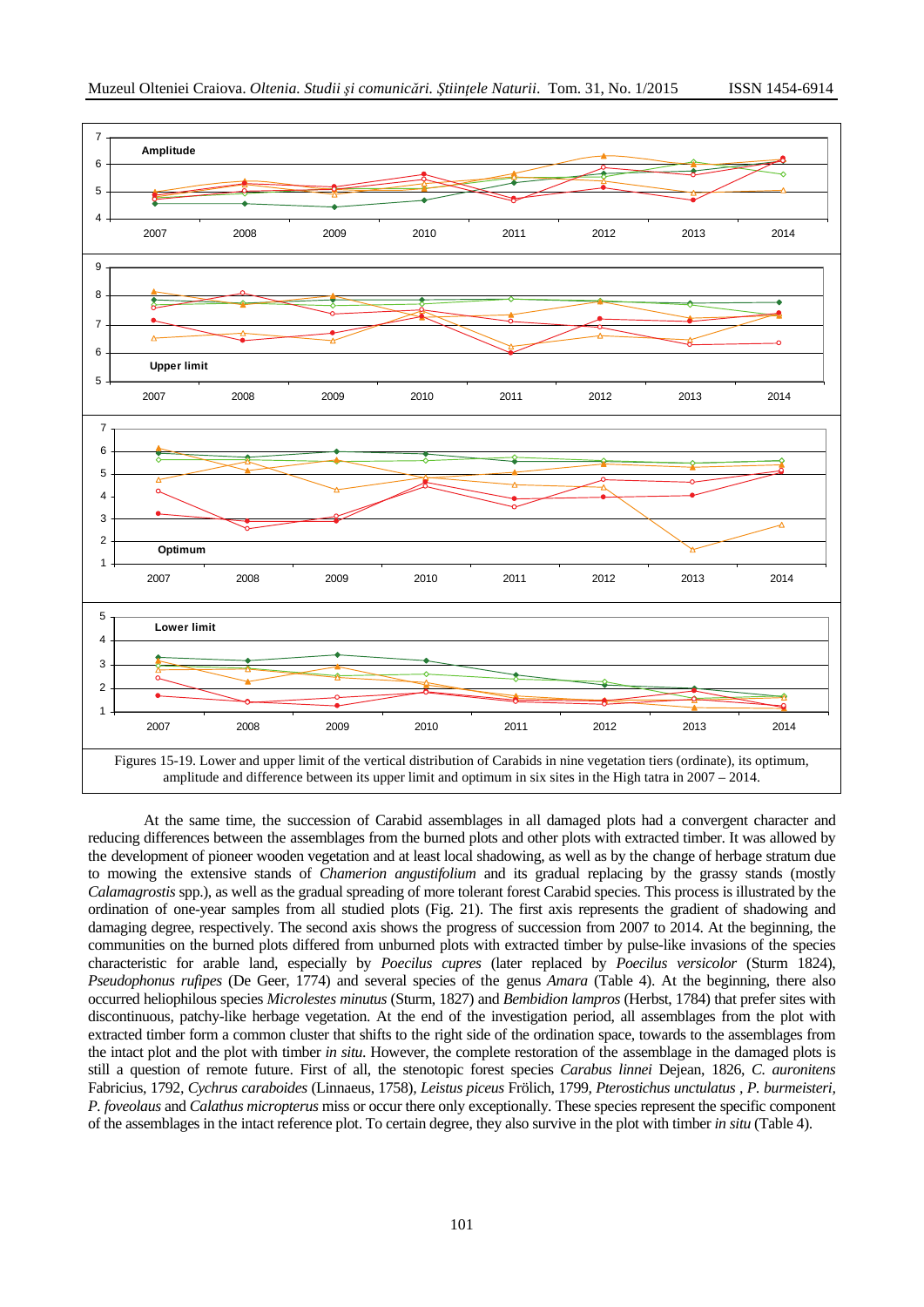



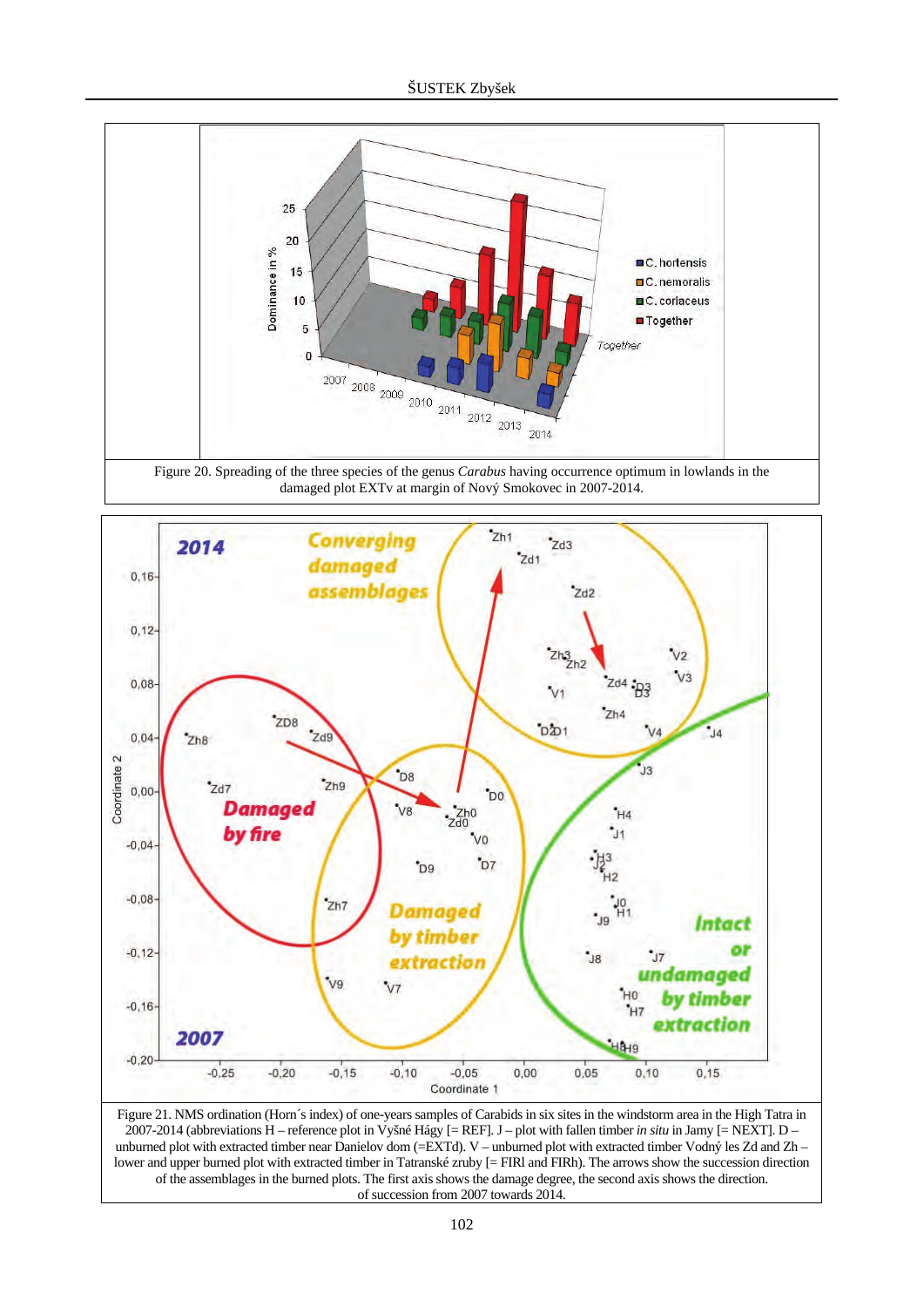In the last years, there also appeared other trends in all assemblages – the penetrating (*Carabus coriaceus, Carabus hortensis, Carabus nemoralis*) and increasing portion of species having the optimum of distribution in highlands or lower limit of vertical distribution in lowlands (*Carabus violaceus, Carabus glabratus*). Thus, the assemblage structure slowly shifts toward the assemblages that are characteristic to lower altitudes. However, the interpretation of the spreading of *Carabus coriaceus, Carabus hortensis* and *Carabus nemoralis* is not simple, because it started and furthermore is concentrated in the plot at the western margin of the Nový Smokovec town, where a temperature island can occur and where *Carabus coriaceus* was observed one year before its recording in this plot.

Thus it is obvious, that three processes run simultaneously in the studied communities: (1) periodic changes connected with the short-termed, more or less regularly occurring climatic fluctuations, (2) strong long-termed nonperiodic changes connected with the restoration of the more or less original state of the damaged communities and (3) a relatively slight, but probably also long-termed changes resulting from the moderate warming of the climate.

Although the studied localities are situated in a 12 km long strip and the difference of altitude of the lowest and highest plot is of approximately 250 m, the values of SPEI 6 and 12 calculated on the base of the data from a single meteorological station (Tatranská Lomnica), situated at the eastern part of the study area, are sufficiently representative for characterizing the climatic conditions for the existence of Carabid assemblages in the whole studied area.

## **ACKNOWLEDGMENT**

The author gratefully acknowledges the grant agency VEGA for the financial support by the grants 2/4068/04, 2/7079/27, 2/0140/10 and 2/0101/14, as well as to the Technical University at Zvolen for financial support by the project DoVP 432/2014.

### **REFERENCES**

- BURMEISTER F. 1939. Biologie, Ökologie und Verbreitung der europäischen Käfer auf systematischer Grundlage,.I. Band: Adephaga, I. Familiengruppe: Caraboidea. Hans Goecke Verlag, Krefeld: 1-307.
- DESENDER K. 1986a. Distribution and ecology of Carabid beetles in Belgium (Coleoptera, Carabidae) Part 1, Species 1-80 (Cicindelini. Omophronii, Carabini, Cychrini, Nebriini, Notiophilini, Elaphrini, Loricerini, Scaritini, Broscini, Patrobiini, Trechini). Brussel: 1-30.
- DESENDER K. 1986b. Distribution and ecology of Carabid beetles in Belgium (Coleoptera, Carabidae) Part 2, Species 81-152 (Bembidiinii, Pogonini). Brussel: 1-24.
- DESENDER K. 1986c. Distribution and ecology of Carabid beetles in Belgium (Coleoptera, Carabidae) Part 3, Species 153-217 (Pterostichini, Perigonini). Brussel: 1-23.
- DESENDER K. 1986d. Distribution and ecology of Carabid beetles in Belgium (Coleoptera, Carabidae) Part 4. Species 217-379 (Amariini, Zabriini, Harpalini, Licinini, Chlaenini, oodini, Panageini, Odacanthini, Masoreini, Lebiini, Brachinini). Brussel: 1-48.
- FLEISCHER P. & HOMOLOVÁ Z. (eds). 2011. Monografická štúdia o dôsledkoch vetrovej kalamity z roku 2004 na prírodne prostredie Vysokých Tatier. *Štúdie o Tatranskom naárodnom park.,* Tatranská Lomnica, **10(43)**: 1-320.
- FREUDE H. HARDE W., LOHSE G. A. 1976. Die Käfer Mitteleuropas, Band 2, Adephaga 1, Goecke & Evers, Krefeld: 1-302.
- HAMMER O. 2012. PAST: Paleontological Statistics, Version 2,16 *Reference manual*, Natural History Museum, University of Oslo, Olso. 227 pp.
- HAYES M., SVOBODA M., WILHITE D., VANYARKHO O. 1999. Monitoring the 1996 Drought using the Standardized Precipitation Index. *Bulletin of the American Meteorological Society,* USA*.* **80**: 429-438.
- HŮRKA K. 1996. Carabid beetles of the Czech and Slovak Republiks. Kabourek, Zlín: 1-506.
- LINDROTH K. 1949. Die Fennoskandischen Carabidae, Eine tiergeographische Studie. Wettetrgten & Kerbers Fôrlag, Gôtteborg, Sweden: 1-711.
- MCKEE T. B., DOEKSEN J. N., KLEIST J. 1993. The relationship of drought frequency and duration to time scales. *Preprints, Eight Conf. On Applied Climatology, Anaheim, CA, Amer. Meteor. Soc.,* USA*.* 179-184.
- POOLE R. W. 1974. An introductin to Quantitative Ecology. McGraw-Hill, New York: 1-532.
- RAUŠER J. & ZLATNIK A. 1966. Biogeografie I, In: L SVOBODA, J., STEHLIK B., (eds.) *Atlas Československé socialistické republiky. list 21*. Praha.
- SHAROVA KH. I. 1981. Zhiznyenye formy zhuzhelits. *Nauka,* Moskva: 1-360.
- ŠKVARENINA J., TOMLAIN J. M., KRIŽOVÁ E. 2002. Klimatická vodní bilance vegetačních stupňů na Slovensku. *Meteorologické správy*, Praha. **55**: 103-109.
- ŠUSTEK Z. 1984. Bioindikačne vlastnosti bystruškovitych a drobčikovitych (Coleoptera, Carabidae et Staphylinidae) stredoeuropskeho veľkomesta, PhD. thesis, Ústav exerimentálne biológie a ekológie CBEV Bratislava, Bratislava: 1-366.
- ŠUSTEK Z. 2000. Spoločenstva bystruškovitych (Coleoptera, Carabidae) a ich využitie ako doplnkovej charakteristiky geobiocenologickych jednotiek: problemy a stav poznania. In: ŠTYKAR J., ČERMÁK P. (eds), *Geobiocenologická typizace krajiny a její aplikace. Geobiocenologické spisy.* Brno. **5**: 18-30.